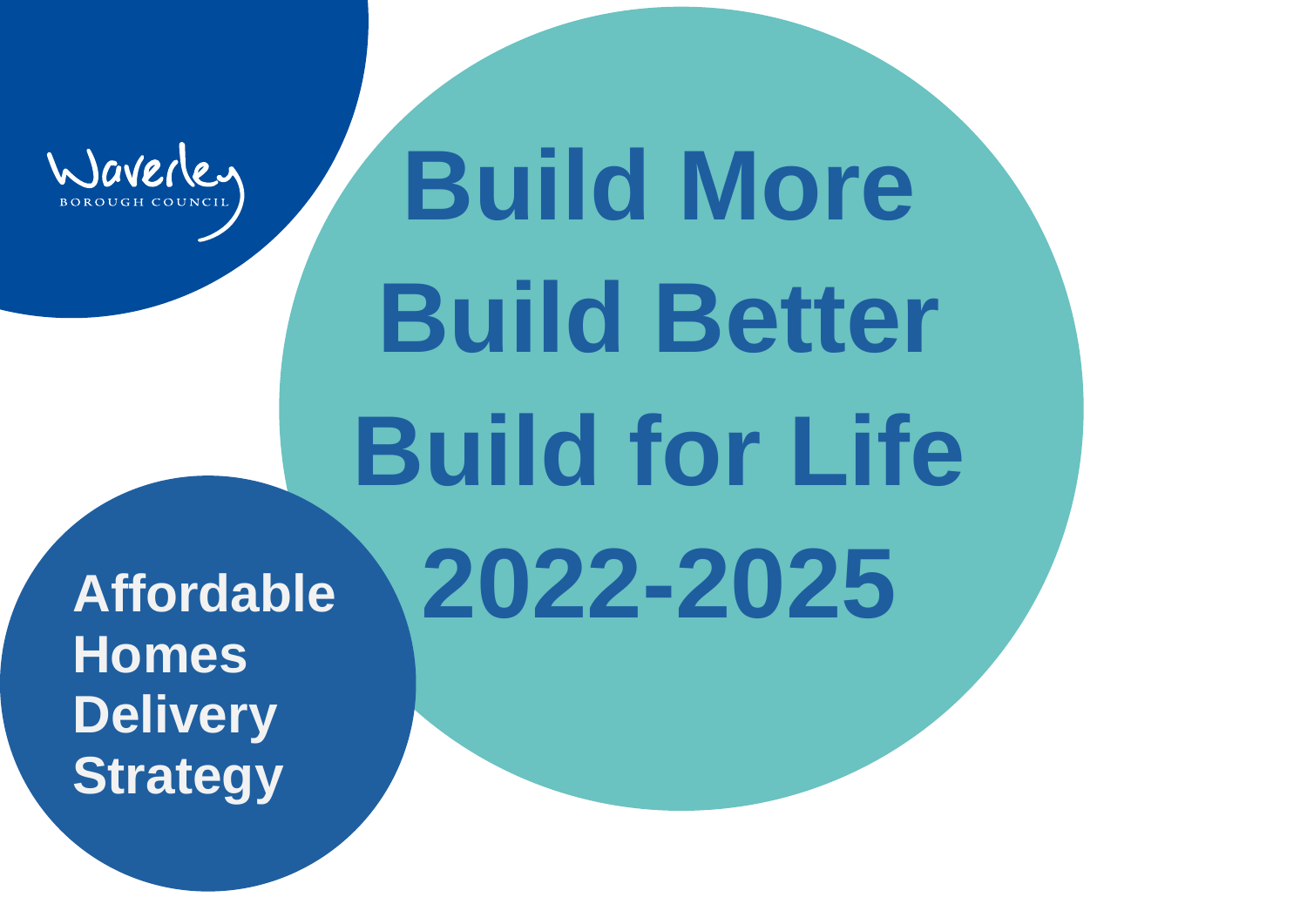## **Approval & Publication:**

| <b>Approving Body</b> | <b>Approval route</b><br>requirement | <b>Publication Type</b> | <b>Publication</b><br>requirement                                          | <b>Review</b><br>frequency       | Document owner | <b>Next Review</b><br><b>Date</b> |
|-----------------------|--------------------------------------|-------------------------|----------------------------------------------------------------------------|----------------------------------|----------------|-----------------------------------|
| Executive, Council    |                                      | Internal/external       | There are no legal or<br>constitutional<br>requirements for<br>publication | Annual updates<br>to action plan | Andrew Smith   | 01.04.25                          |

# **Version Control Information:**

| <b>Version</b>   | <b>Version Status</b><br>(Draft, Approved<br>/Published Internally or<br><b>Externally)</b> | <b>Date</b>  | <b>Version Comment</b>                                | <b>Version</b><br><b>Author</b> |
|------------------|---------------------------------------------------------------------------------------------|--------------|-------------------------------------------------------|---------------------------------|
| V <sub>0.1</sub> | Draft                                                                                       | 09.12.21     | Creation of the document                              | AL & EL                         |
| V <sub>0.2</sub> | <b>Approved Draft</b>                                                                       | 18.01.22     | Approved by Executive                                 | AL & EL                         |
| V <sub>0.3</sub> | <b>Approved Draft</b>                                                                       | 08.03.22     | Approved by Management Board                          | AL & EL                         |
| V <sub>0.4</sub> | <b>Final Approval</b>                                                                       | Est 05.04.22 | Approved by the Executive                             | AL & EL                         |
| V <sub>1</sub>   | Published                                                                                   | Est 26.04.22 | Approved by Full Council/ 1 <sup>st</sup> Publication | AL & EL                         |
| V <sub>2</sub>   |                                                                                             | Est 01.04.23 | <b>First Annual review</b>                            | AL & EL                         |

## **Impact Assessments and Consideration:**

| <b>Impact Assessment Type</b>        | <b>Required / Not</b><br><b>Required</b> | <b>Date Completed</b> | <b>Impact Assessments and Considerations</b><br><b>Comment</b> | <b>Assessment Owner</b> |
|--------------------------------------|------------------------------------------|-----------------------|----------------------------------------------------------------|-------------------------|
| <b>Equality Impact Assessment</b>    | Required                                 | 07.03.2022            | See Equality Impact Assessment attached                        | Esther Lyons            |
| Data Protection Impact<br>Assessment | Not required                             | <b>NA</b>             | ΝA                                                             | NA                      |
| Climate Change                       | Not required                             | NA                    | ΝA                                                             | NA                      |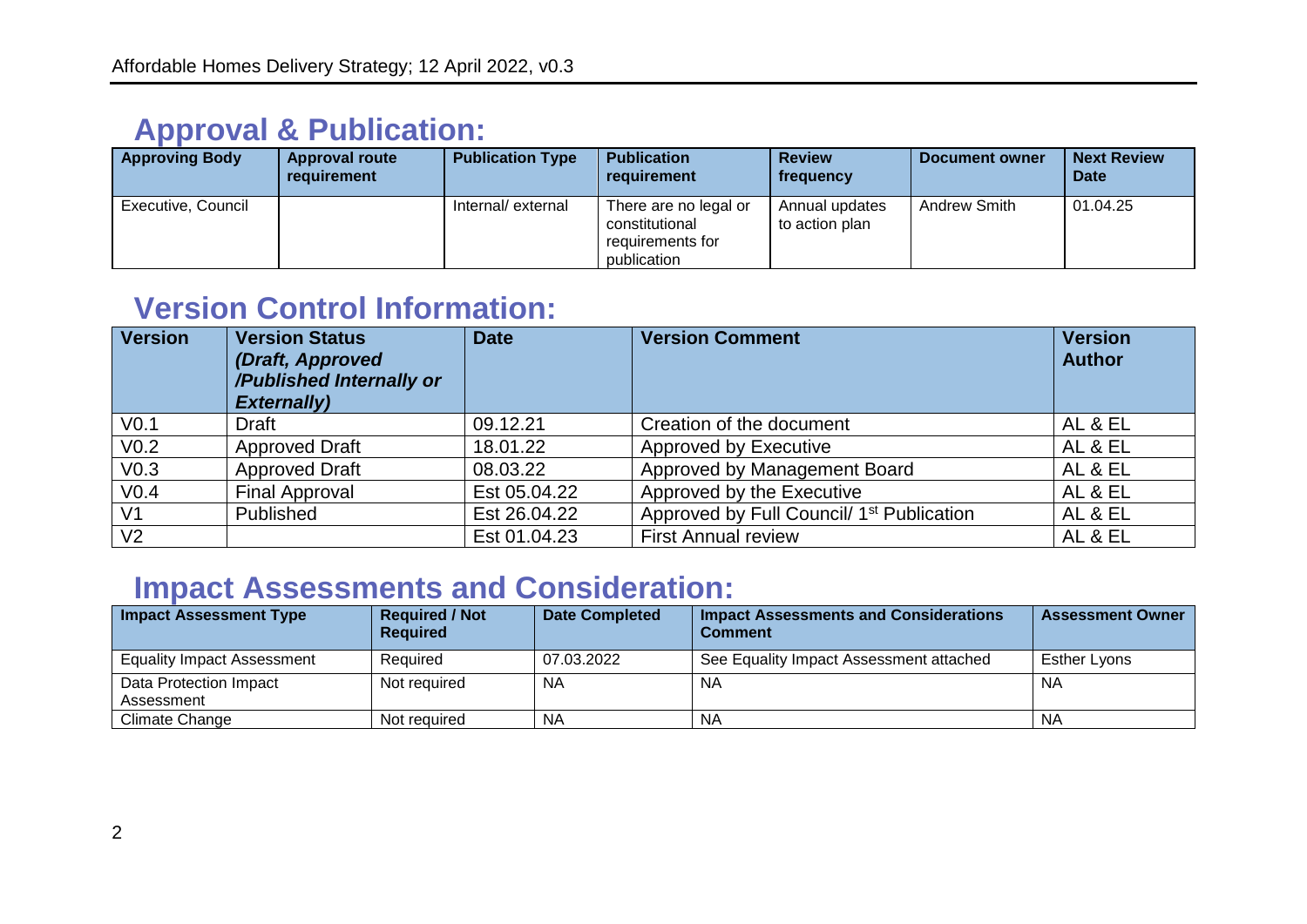## **Document Statement**

Waverley is committed to build homes to buy or rent for households from all income levels. The strategy sets out our priorities and objectives for the development of new affordable homes by the Council and our partners for the next 3 years.

## **Scope and Purpose**

- Foreword from the Leader of the Council
- Build More
- Build Better
- Build for Life
- Build More Action Plan
- Build Better Action Plan
- Build for Life Action Plan
- Glossary

## **Document Improvement**

The Council welcomes comments and feedback on its policies and procedures.

Please contact [alice.lean@waverley.gov.uk](mailto:alice.lean@waverley.gov.uk) and [esther.lyons@waverley.gov.uk](mailto:esther.lyons@waverley.gov.uk) Housing Strategy and Enabling Team if you have any comments.

## **Related information**

#### 5.1 Other Related Council Policies / Information

*Waverley Borough Council Affordable Housing Supplementary Planning Document Waverley Borough Council Quality and Design Standards Update*

5.2 Other Documents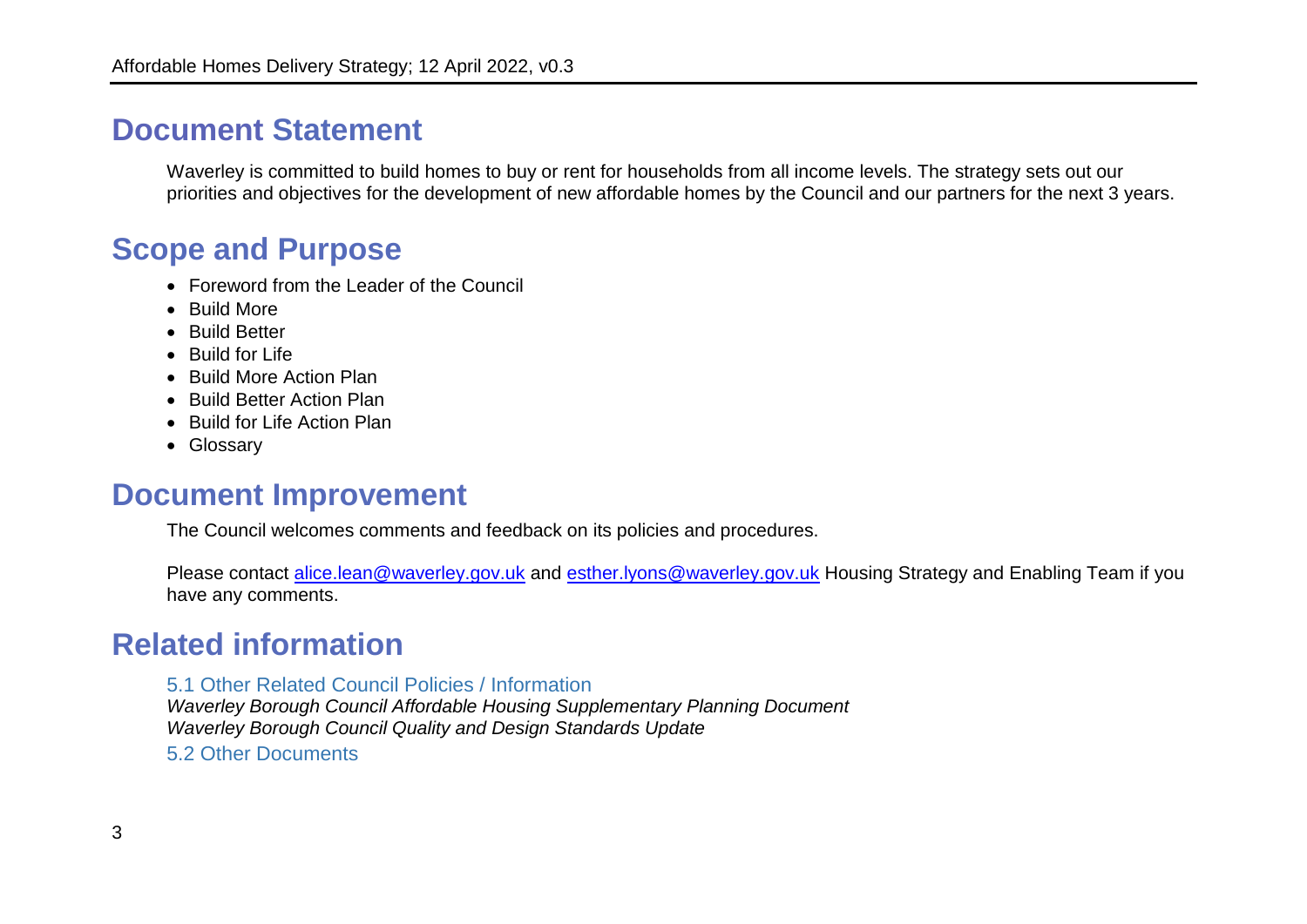## **Contents**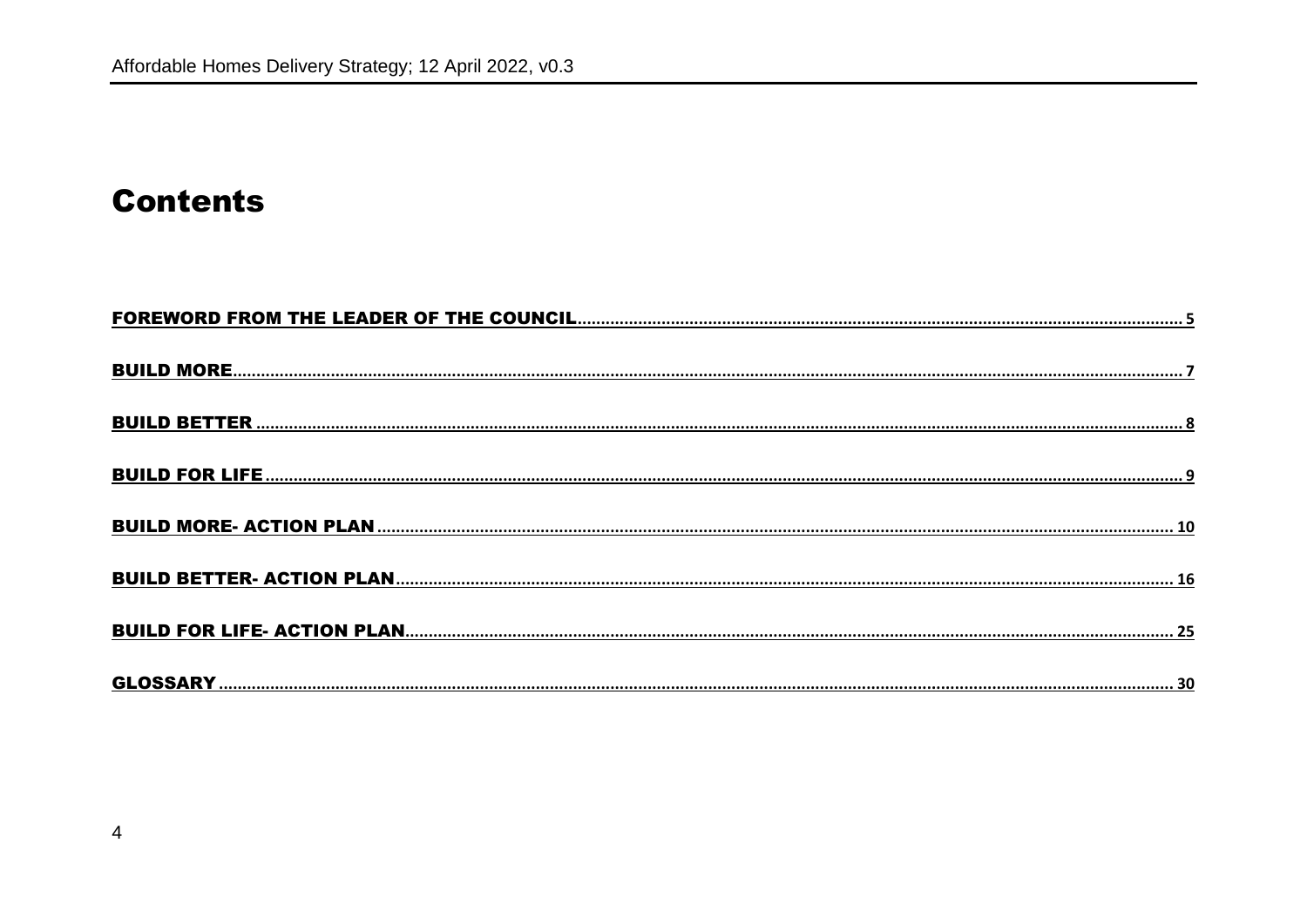### <span id="page-4-0"></span>**Foreword from the Leader of the Council**

We are living through challenging and unprecedented times. The pandemic has caused or exacerbated financial hardship for many households, and many have lost their jobs or businesses. At the same time, the cost of a home has increased, cost of living and fuel bills are rising, and incomes have not kept pace. We need to act now to ensure that there are enough *Locally Affordable Homes*<sup>[1]</sup> for those who need them in Waverley.

Government policy continues to push homeownership, but we know that products like First Homes do not meet housing need in Waverley. The Government's definition of 'affordable housing' just isn't affordable here. We have set our own definition of *Locally Affordable Homes* in this new Affordable Homes Delivery Strategy, to prioritise the development of truly affordable rented housing in our area. We will build homes at rents that local workers on low incomes can afford, which will keep the local economy turning. Homes built to high standards of energy efficiency will benefit the environment as well as keeping residents' bills down.

We are committed to achieving our vision of homes to buy and rent for Waverley residents from all income levels. We will lead by example in our response to the Climate Emergency and the emerging cost of living crisis in the UK. As someone who grew up in social housing, the delivery of genuinely affordable housing is, for me, perhaps the most important activity a borough council undertakes and brings together teams across the council to deliver. But this is challenging work and we cannot do it by ourselves. That is why this new strategy focuses on the importance of strengthening partnerships. Working together with our partners we will achieve the best possible outcomes for our residents.



*Councillor Paul Follows*



*Leader of the Council,* supported by: *Co-Portfolio Holder for Housing (Delivery) Councillor Nick Palmer*



Councillor Paul Rivers *Co-Portfolio Holder for Housing (Operations)*

 $\overline{a}$ [1] Homes which are affordable to Waverley workers or low-income households living in Waverley (see Glossary).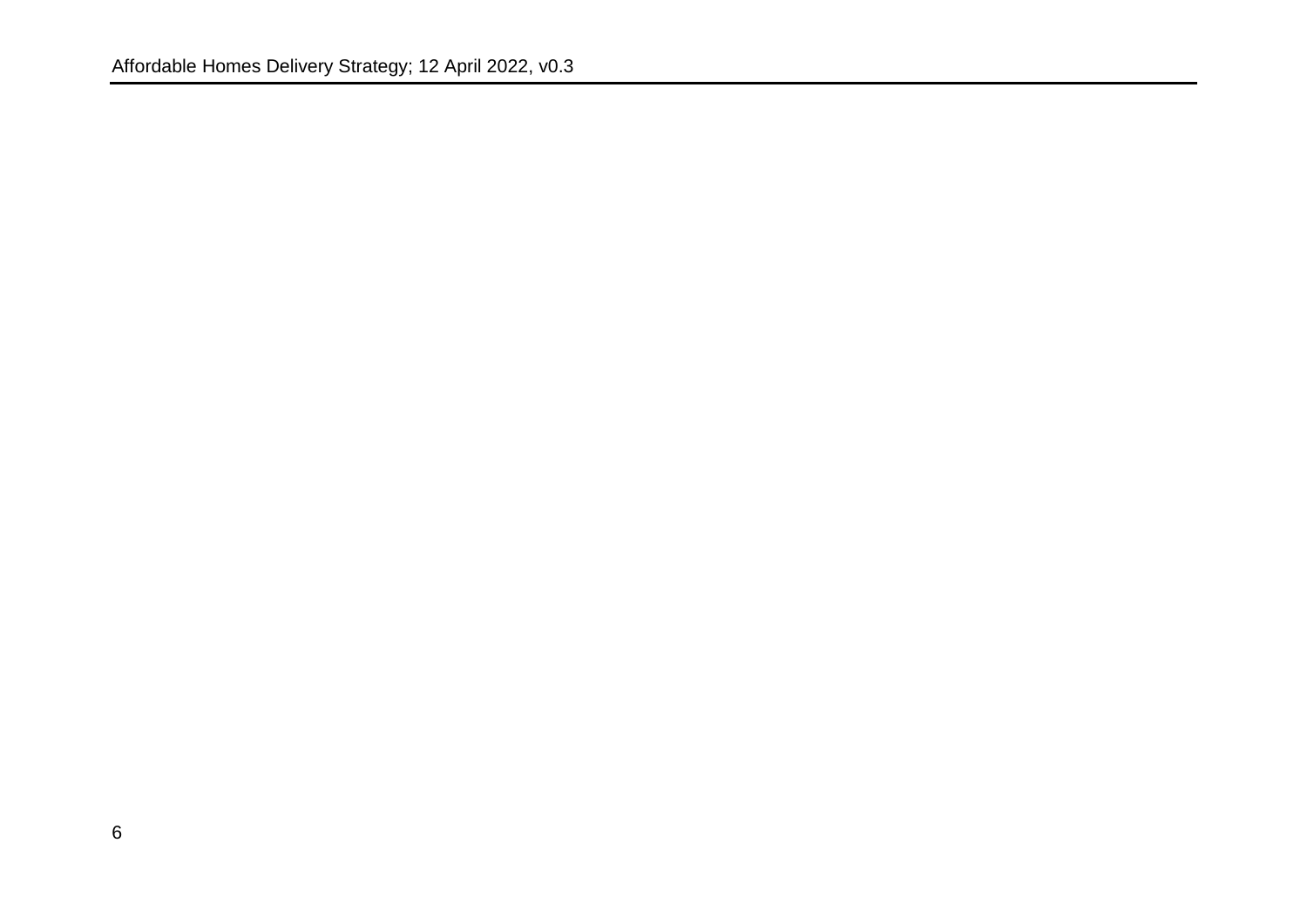# <span id="page-6-0"></span>Build more

We will build and help deliver more Locally Affordable Homes, by:

- **BM1 Increasing momentum** in the delivery of affordable homes, with ambitious targets across Waverley's own build programme and from other affordable housing providers
- **BM2 Innovative financing** using our financial flexibilities and assets as a local authority to fund more homes
- **BM3 Making most effective use of our planning powers**, utilising the full range of mechanisms available, challenging developers on viability<sup>1</sup>, and lobbying for a better system

#### **BM4 Harnessing the power of partnerships**

Building upon our strong relationships, we will lever in experience, expertise and funding to deliver what our communities need

<sup>&</sup>lt;sup>1</sup> Added following consultation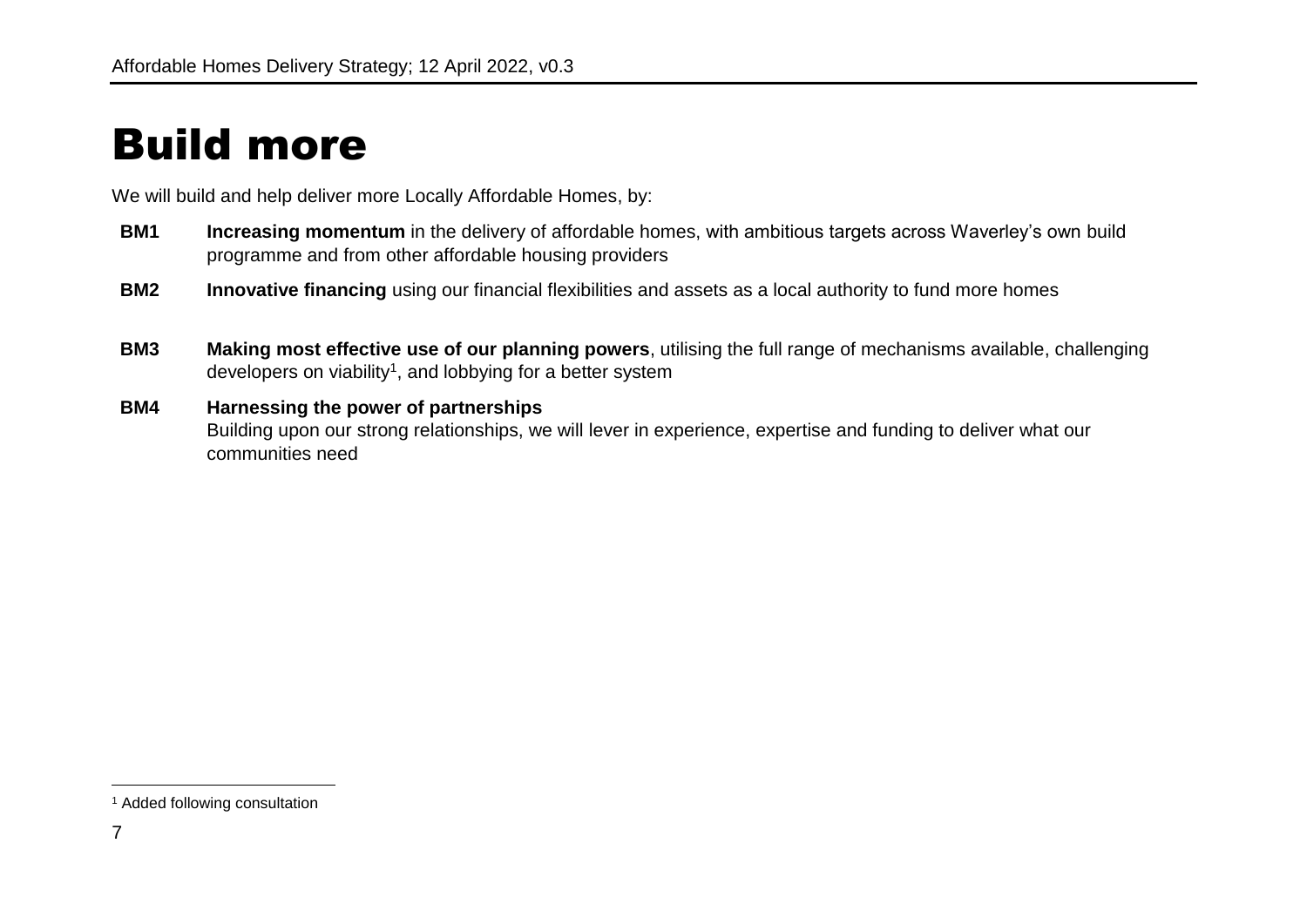# <span id="page-7-0"></span>Build better

We will build and help deliver Locally Affordable Homes we can take pride in<sup>2</sup>, through:

#### **BB1 Aligning new supply more closely with need**

Developments will be informed by a better understanding of changing needs across the borough. Planning decisions on type and tenure of new supply will be informed by robust, up-to-date evidence.

#### **BB2 Rethinking rents**

New homes will cater for all income levels, including social rents for households on the lowest incomes<sup>3</sup>. Good quality housing which people can afford is an enabler for positive life change. Conversely, rents which are too high will set households up to fail. We will introduce a cap on Affordable Rent levels for Waverley.

#### **BB3 Design to be proud of**

With our partners, we will create high quality homes in attractive environments<sup>4</sup>, promoting cohesive, inclusive communities. We want affordable housing to be a tenure of choice in Waverley – not the tenure of last resort.

#### **BB4 Synergy between services**

We will forge stronger links with Health, Adult Social Care, our Town & Parish Councils, housing providers and neighbouring councils. Together we can better understand what is working and what needs to change, to create homes that work for all of our community.

<sup>2</sup> [Pride or Prejudice, February 2019](https://modgov.waverley.gov.uk/documents/s28665/Item%207%20-%20Final%20report%20Council%20Housing%20Pride%20or%20Prejudice.pdf)

<sup>&</sup>lt;sup>3</sup> Reference to social rents added following consultation

<sup>4</sup> [Housing Design Standards for New Council Homes](https://modgov.waverley.gov.uk/documents/s24830/HDS%20review%20report%20exec.pdf)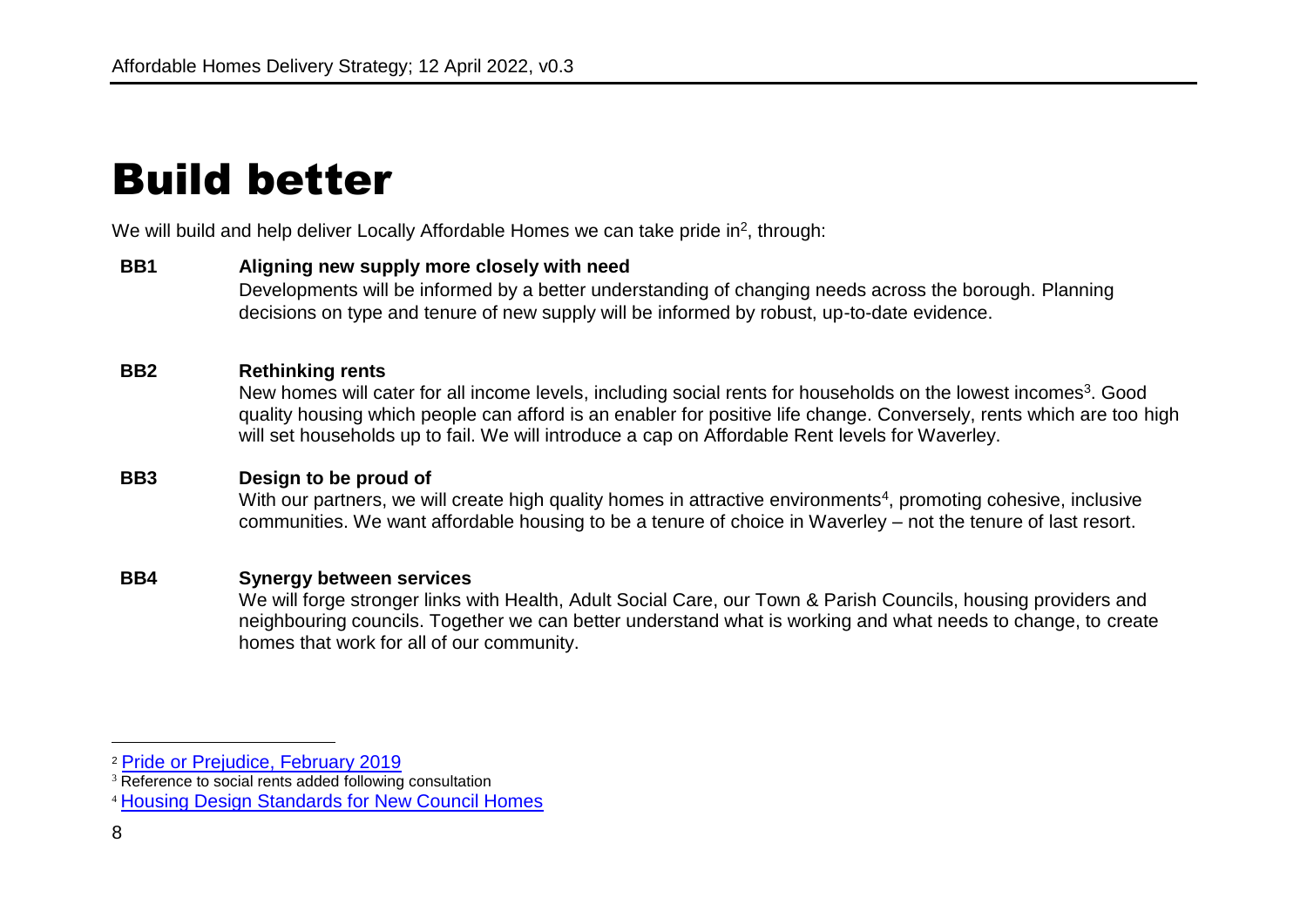# <span id="page-8-0"></span>Build for life

We will build and help deliver affordable homes today for where we want to be tomorrow, with:

#### **BFL1 Greener homes**

Waverley has declared a Climate Emergency<sup>5</sup>. We aim to become a net zero carbon council by 2030<sup>6</sup>. We will develop affordable homes which are both built sustainably and enable residents to live in a more environmentally sustainable way, now and for years to come. As energy costs and living costs rise<sup>7</sup>, this will help to reduce residents' bills. We will explore new technologies and models of delivery to meet our climate change commitments.

#### **BFL2 Places for people to belong**

We will deliver inclusive, cohesive developments that enable communities to thrive for the wellbeing of the whole community. We will improve our understanding of customers' experiences, needs and expectations in a post-Covid world.

#### **BFL3 Homes for all our lives**

New development must reflect the diverse needs of our residents at all stages in their lives. We will collaborate more closely with Adult Social Care partners to build the right homes for older people and those with specialist needs.

#### **BFL4 Homes for a stronger economy**

We will support the local economy by building homes that local workers on low incomes can afford. This underpins the essential services that keep the borough going and the leisure and hospitality services we all enjoy. Locally Affordable Homes will be a vital building block in our economic recovery.

<sup>5</sup> Waverley Borough Council - [Climate change strategy and action plan](https://www.waverley.gov.uk/Services/Environmental-concerns/Sustainability-and-conservation/Climate-change-strategy-and-action-plan)

<sup>6</sup> [Waverley Carbon Neutrality Action Plan 2020-2030.pdf](https://www.waverley.gov.uk/Portals/0/Documents/services/environmental-concerns/climate%20change/Waverley%20Carbon%20Neutrality%20Action%20Plan%202020-2030.pdf?ver=SpUdY9hngMRQOcVKybZ9xg%3D%3D#:~:text=In%202019%20Waverley%20Borough%20Council,acknowledging%20the%20urgency%20to%20act.&text=In%202015%20the%20council%27s%20carbon,of%20this%20action%20plan%20against.)

<sup>&</sup>lt;sup>7</sup> Added following consultation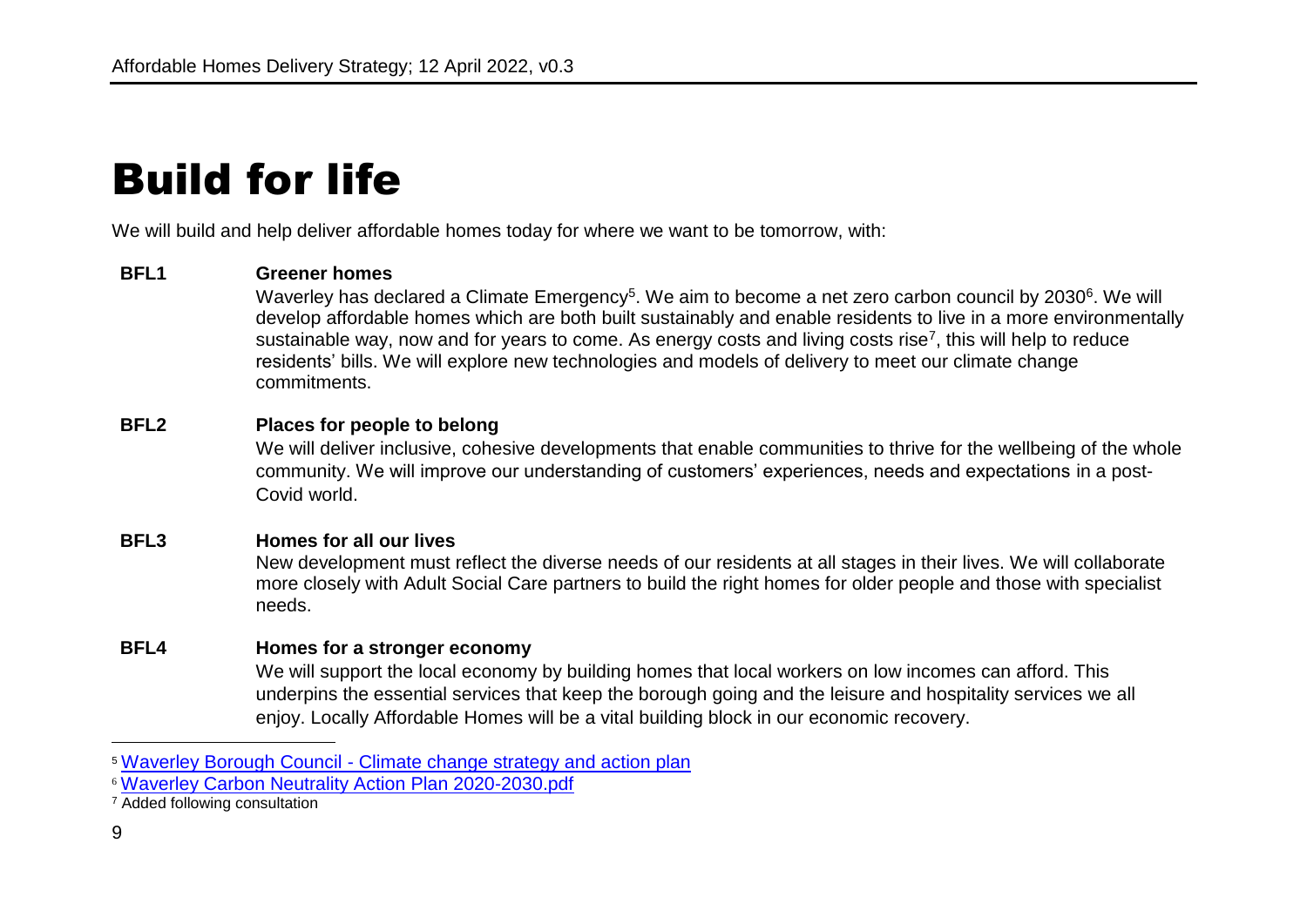# <span id="page-9-0"></span>Build more- action plan

| <b>LINK TO</b><br><b>STRATEGY</b> | <b>ACTION</b>                                                                                                                                                                                                | <b>BY</b><br><b>WHEN</b><br><b>YEAR</b><br>2022-<br>23 | <b>YEAR</b><br>$\overline{2}$<br>2023-<br>24 | <b>YEAR</b><br>3<br>2024-<br>25 | <b>BY WHO</b>                                                                                                                | <b>HOW WILL</b><br><b>WE DELIVER</b><br><b>THE ACTION</b>                                                                                                                                                                                            | <b>EXPECTED</b><br><b>ACHIEVEMENTS/</b><br><b>OUTCOMES</b>                                                                                                                                              |
|-----------------------------------|--------------------------------------------------------------------------------------------------------------------------------------------------------------------------------------------------------------|--------------------------------------------------------|----------------------------------------------|---------------------------------|------------------------------------------------------------------------------------------------------------------------------|------------------------------------------------------------------------------------------------------------------------------------------------------------------------------------------------------------------------------------------------------|---------------------------------------------------------------------------------------------------------------------------------------------------------------------------------------------------------|
| BM <sub>1</sub>                   | To complete 400<br>new affordable<br>homes over three<br>years of which<br>60 (15%)<br>$\bullet$<br>Waverley <sup>8</sup><br>new build<br>340 (85%)<br>by other<br>Affordable<br>Housing<br><b>Providers</b> | $\checkmark$                                           | ✓                                            | ✓                               | <b>Housing Strategy</b><br>and Enabling Team<br>Housing<br><b>Development Team</b><br>Affordable Housing<br><b>Providers</b> | HRA <sup>9</sup><br>$\bullet$<br><b>Business</b><br>$Plan - New$<br><b>Build</b><br>Affordable<br><b>Homes</b><br><b>Budget</b><br>Community<br>$\bullet$<br><b>Land Trust</b><br>Grant<br>DLUHC <sup>10</sup><br>Grant<br>Homes<br>England<br>Grant | Quarterly performance<br>reporting on number of<br>planning consents, starts on<br>site and completions of<br>Waverley and other affordable<br>housing providers new homes<br>against indicative target |

<sup>8</sup> Waverley Borough Council

<sup>9</sup> Housing Revenue Account

<sup>10</sup> Department for Levelling Up, Homes and Communities (formerly Ministry for Housing, Homes and Communities)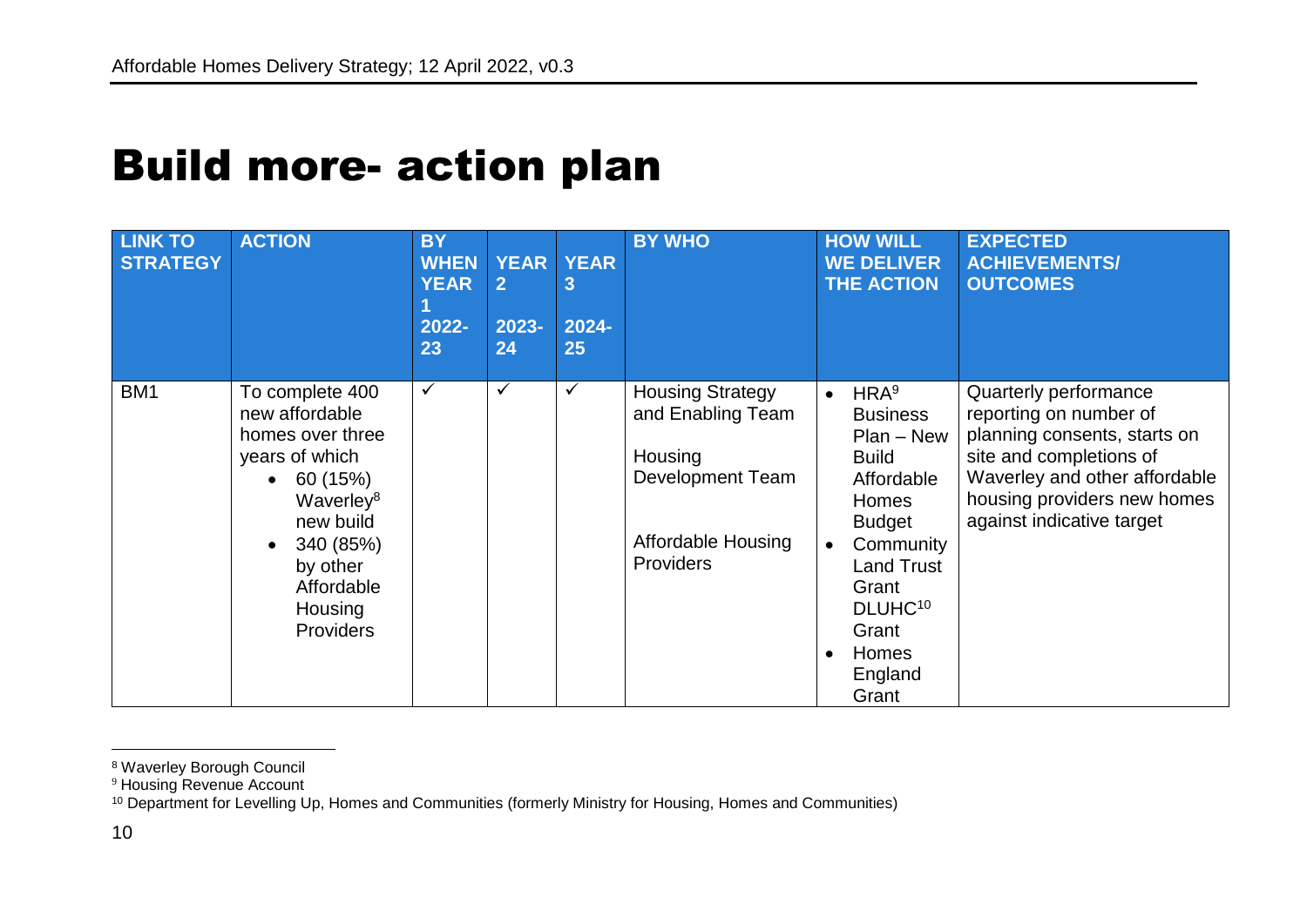| <b>LINK TO</b><br><b>STRATEGY</b> | <b>ACTION</b>                                                                                                     | <b>BY</b><br><b>WHEN</b><br><b>YEAR</b><br>2022-<br>23 | <b>YEAR</b><br>$\overline{2}$<br>2023-<br>24 | <b>YEAR</b><br>3<br>2024-<br>25 | <b>BY WHO</b>                                | <b>HOW WILL</b><br><b>WE DELIVER</b><br><b>THE ACTION</b>                                                                                           | <b>EXPECTED</b><br><b>ACHIEVEMENTS/</b><br><b>OUTCOMES</b>                                                                                                                                          |  |
|-----------------------------------|-------------------------------------------------------------------------------------------------------------------|--------------------------------------------------------|----------------------------------------------|---------------------------------|----------------------------------------------|-----------------------------------------------------------------------------------------------------------------------------------------------------|-----------------------------------------------------------------------------------------------------------------------------------------------------------------------------------------------------|--|
| BM <sub>2</sub>                   | To use our<br>commuted sums to                                                                                    | $\checkmark$                                           | $\checkmark$                                 | $\checkmark$                    | <b>Housing Strategy</b><br>and Enabling Team | Affordable<br>$\bullet$<br>housing<br>provider<br>private<br>borrowing<br>Recycled<br>$\bullet$<br>Capital<br>Grant<br>Commuted<br>$\bullet$<br>sum | <b>Conversion of WBC</b><br>community room into 2 x 1                                                                                                                                               |  |
|                                   | create added value,<br>improved quality<br>and/or improved<br>affordability on at<br>least one scheme<br>per year |                                                        |                                              |                                 |                                              | Homes<br>$\bullet$<br>England<br>Grant<br><b>DLUHC</b><br>$\bullet$<br>grant                                                                        | bed flats, with DLUHC funding<br>and commuted sum grant                                                                                                                                             |  |
|                                   | To use our own<br>land/ underused<br>assets for Waverley<br>new affordable<br>homes                               | $\checkmark$                                           | ✓                                            | ✓                               | Housing<br><b>Development Team</b>           | <b>HRA</b><br>$\bullet$<br><b>Business</b><br>$Plan - New$<br><b>Build</b><br>Affordable<br>Homes<br><b>Budget</b>                                  | Deliver eight homes at<br>$\bullet$<br>Queensmead, Chiddingfold<br>Deliver five homes at<br>$\bullet$<br>Hartsgrove, Chiddingfold<br>Deliver six homes at<br>$\bullet$<br>Pathfield A, Chiddingfold |  |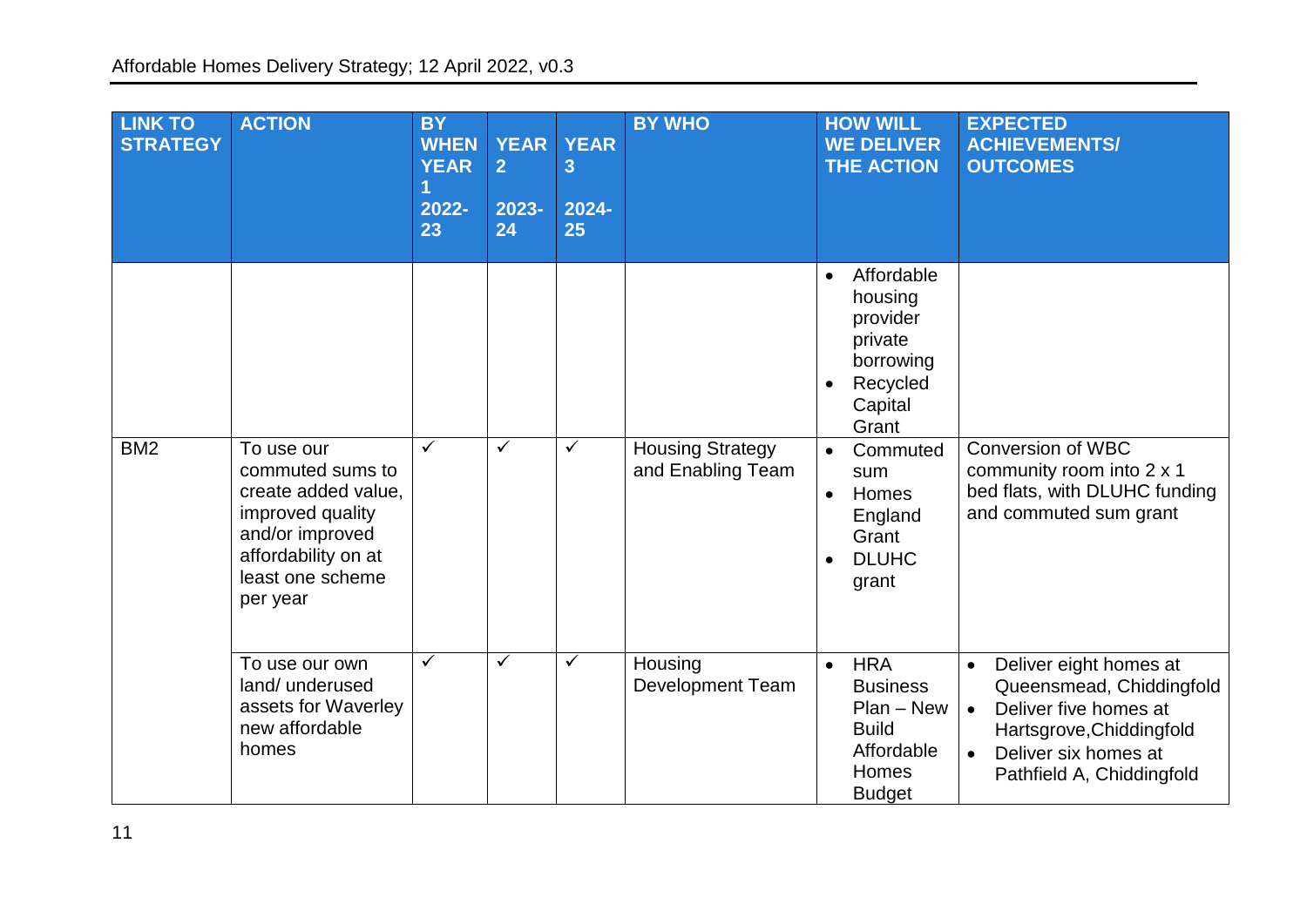| <b>LINK TO</b><br><b>STRATEGY</b> | <b>ACTION</b>                                                                                                                                                       | <b>BY</b><br><b>WHEN</b><br><b>YEAR</b><br>2022-<br>23 | <b>YEAR</b><br>$\overline{2}$<br>2023-<br>24 | <b>YEAR</b><br>3<br>2024-<br>25 | <b>BY WHO</b>                                |           | <b>HOW WILL</b><br><b>WE DELIVER</b><br><b>THE ACTION</b> | <b>EXPECTED</b><br><b>ACHIEVEMENTS/</b><br><b>OUTCOMES</b>                                                                                                                                                                                                                                                                     |
|-----------------------------------|---------------------------------------------------------------------------------------------------------------------------------------------------------------------|--------------------------------------------------------|----------------------------------------------|---------------------------------|----------------------------------------------|-----------|-----------------------------------------------------------|--------------------------------------------------------------------------------------------------------------------------------------------------------------------------------------------------------------------------------------------------------------------------------------------------------------------------------|
|                                   |                                                                                                                                                                     |                                                        |                                              |                                 |                                              | $\bullet$ | Commuted<br>sums                                          | Deliver five homes at<br>$\bullet$<br>Pathfield B, Chiddingfold<br>Deliver two homes at<br>$\bullet$<br><b>Turners Mead,</b><br>Chiddingfold<br>Deliver four homes at<br>$\bullet$<br>Parkhurst Fields, Churt<br>Deliver 12 homes at<br>$\bullet$<br>Crossways Close, Churt<br>Deliver four homes at<br>Aarons Hill, Godalming |
| BM <sub>3</sub>                   | To make<br>recommendations<br>to update<br>Affordable Housing<br>Supplementary<br><b>Planning Document</b><br>to take account of<br>changing policy<br>and practice | $\checkmark$                                           | ✓                                            | ✓                               | <b>Housing Strategy</b><br>and Enabling Team | $\bullet$ | Officer time                                              | SPD to include reference to<br>rent caps and affordability<br>initiatives                                                                                                                                                                                                                                                      |
|                                   | To challenge every<br>planning<br>application that<br>makes a viability                                                                                             |                                                        |                                              |                                 | <b>Housing Strategy</b><br>and Enabling Team | $\bullet$ | Officer time<br>Viability<br>panel                        | All planning applications<br>making a viability argument to<br>go to Planning Committee.                                                                                                                                                                                                                                       |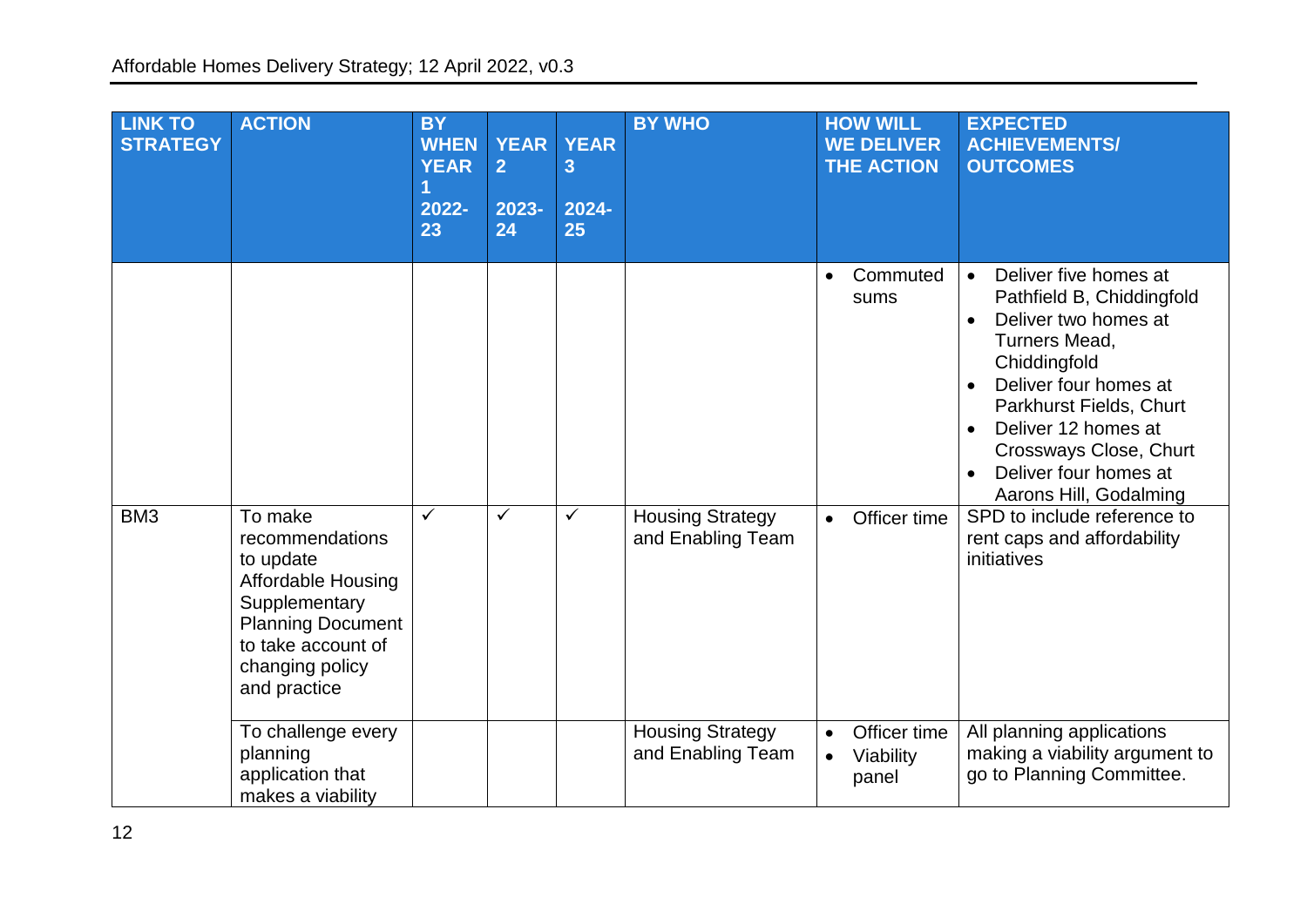| <b>LINK TO</b><br><b>STRATEGY</b> | <b>ACTION</b>                                                                                                                                                                             | <b>BY</b><br><b>WHEN</b><br><b>YEAR</b><br>2022-<br>23 | <b>YEAR</b><br>$\overline{2}$<br>2023-<br>24 | <b>YEAR</b><br>3<br>2024-<br>25 | <b>BY WHO</b>                                     | <b>HOW WILL</b><br><b>WE DELIVER</b><br><b>THE ACTION</b> | <b>EXPECTED</b><br><b>ACHIEVEMENTS/</b><br><b>OUTCOMES</b>                                                                                                                                                                                                                                                                                                                                                          |
|-----------------------------------|-------------------------------------------------------------------------------------------------------------------------------------------------------------------------------------------|--------------------------------------------------------|----------------------------------------------|---------------------------------|---------------------------------------------------|-----------------------------------------------------------|---------------------------------------------------------------------------------------------------------------------------------------------------------------------------------------------------------------------------------------------------------------------------------------------------------------------------------------------------------------------------------------------------------------------|
|                                   | case to reduce or<br>change the tenure<br>$mix11$ of affordable<br>housing<br>To facilitate<br>independent<br>scrutiny by a<br>consultant from the<br><b>Viability Panel</b><br>Framework |                                                        |                                              |                                 | Planning<br>Development<br><b>Management Team</b> | framework<br>in place                                     | To maximise affordable<br>housing in the borough and<br>demonstrate the Council's<br>commitment and expectations<br>regarding affordable housing.<br>To explore ways to create a<br>level playing field between<br>affordable housing providers<br>so that developers do not pay<br>too much for affordable<br>housing land (e.g. Harrogate<br>Model? Rent cap will ensure<br>equal bidding terms for<br>providers) |

<sup>&</sup>lt;sup>11</sup> Changed following consultation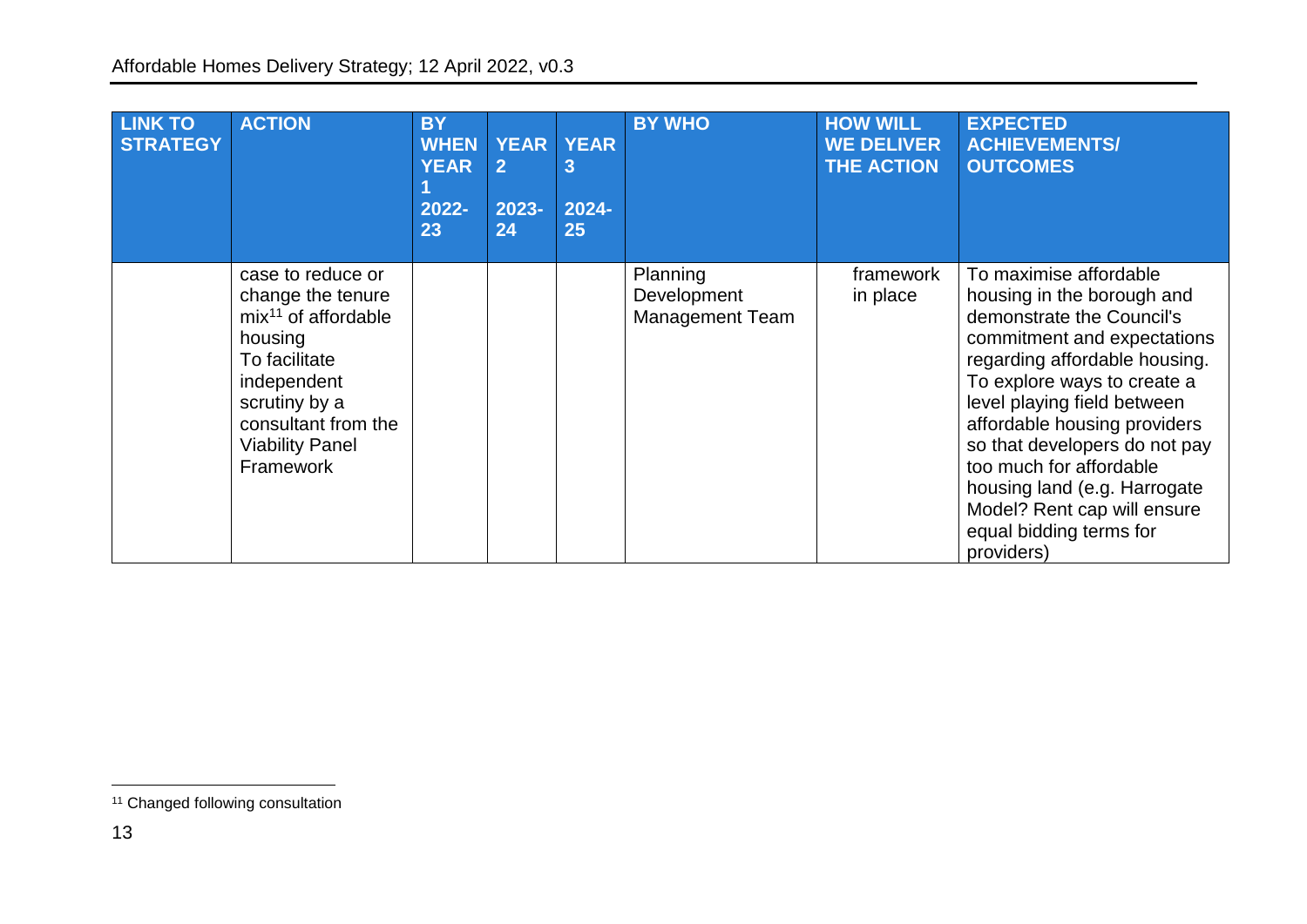| BM <sub>3</sub> |                                                                                                   | To ensure that legal<br>agreements<br>securing affordable<br>housing are fit for<br>purpose <sup>12</sup> |                                       |                                               |                                                                                                                  | Housing<br>Strategy and<br>Enabling team<br>Legal team |                                                 | Type,<br>tenure,<br>location<br>and mix of<br>affordable<br>housing to<br>meet<br>need is<br>secured.<br>Affordable |
|-----------------|---------------------------------------------------------------------------------------------------|-----------------------------------------------------------------------------------------------------------|---------------------------------------|-----------------------------------------------|------------------------------------------------------------------------------------------------------------------|--------------------------------------------------------|-------------------------------------------------|---------------------------------------------------------------------------------------------------------------------|
|                 | To lobby<br>central                                                                               | $\checkmark$                                                                                              | Head of Housing<br>Delivery and       | $\bullet$                                     | Officer time,                                                                                                    | instrumental to positive change.                       | To be fully engaged with national debate and be | homes for<br>rent<br>secured in<br>perpetuity.                                                                      |
|                 | government<br>for policy<br>change to<br>support<br>delivery of<br>Locally<br>Affordable<br>Homes |                                                                                                           | Communities<br>Communications<br>Team | CIH,<br>DLUHC,<br>Country<br>and the<br>Local | using links<br>with Homes<br>England,<br>Town and<br><b>Planning</b><br>Association<br>Government<br>Association |                                                        |                                                 |                                                                                                                     |

 $\overline{a}$ <sup>12</sup> Amended following consultation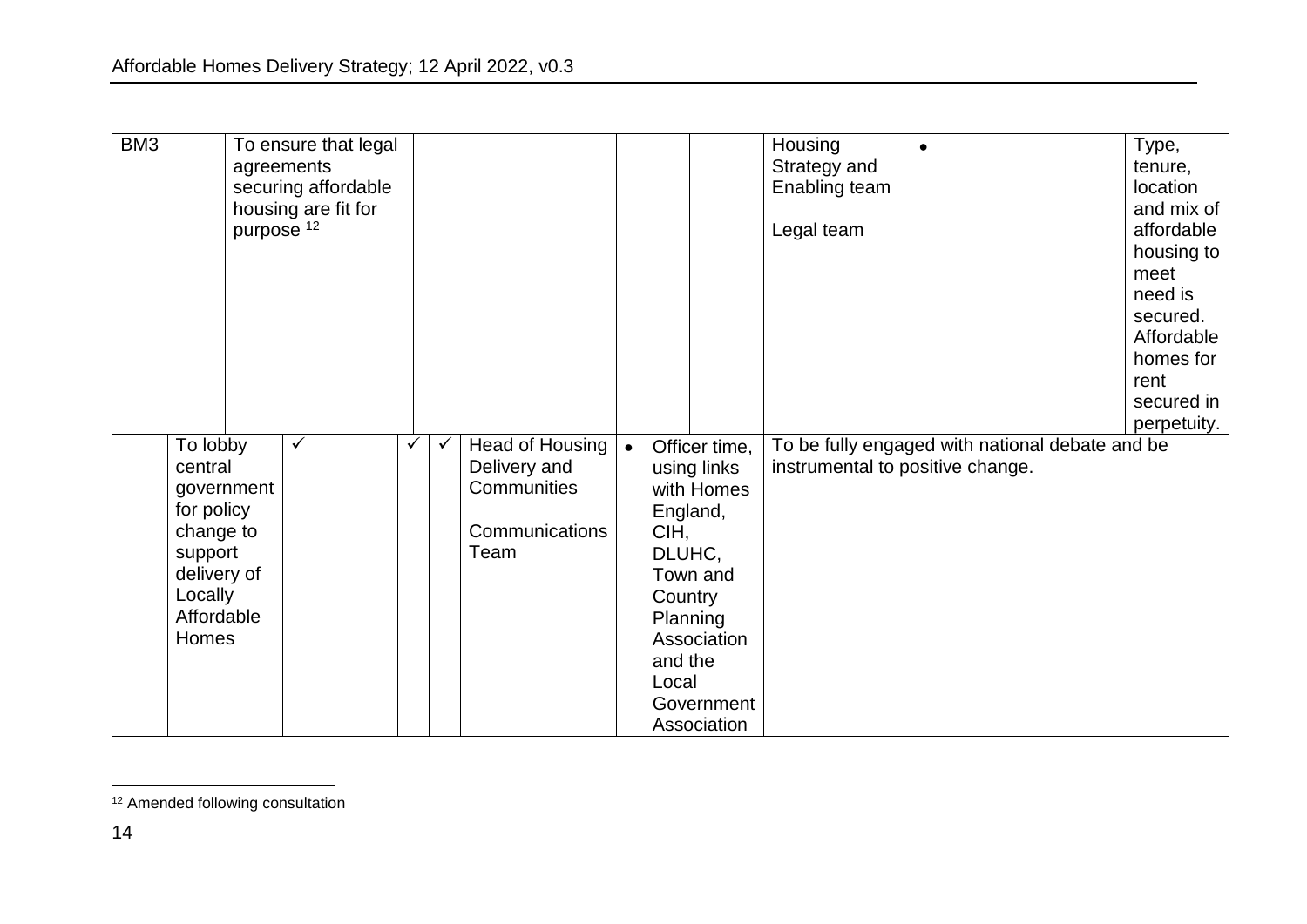| BM4 | To explore  |  | Housing              | Officer time | Support emerging Community Land Trusts in            |
|-----|-------------|--|----------------------|--------------|------------------------------------------------------|
|     | options for |  | Development          |              | Farnham and Haslemere following allocation of WBC    |
|     | new ways    |  | Team                 |              | Community Led Housing start up grant                 |
|     | of working  |  |                      |              |                                                      |
|     | in          |  | Housing              |              | Additionality by affordable housing providers funded |
|     | partnership |  | Strategy and         |              | by Homes England, with nomination rights to WBC      |
|     | e.g. joint  |  | <b>Enabling Team</b> |              |                                                      |
|     | ventures    |  |                      |              |                                                      |
|     |             |  | Affordable           |              |                                                      |
|     |             |  | Housing              |              |                                                      |
|     |             |  | <b>Providers</b>     |              |                                                      |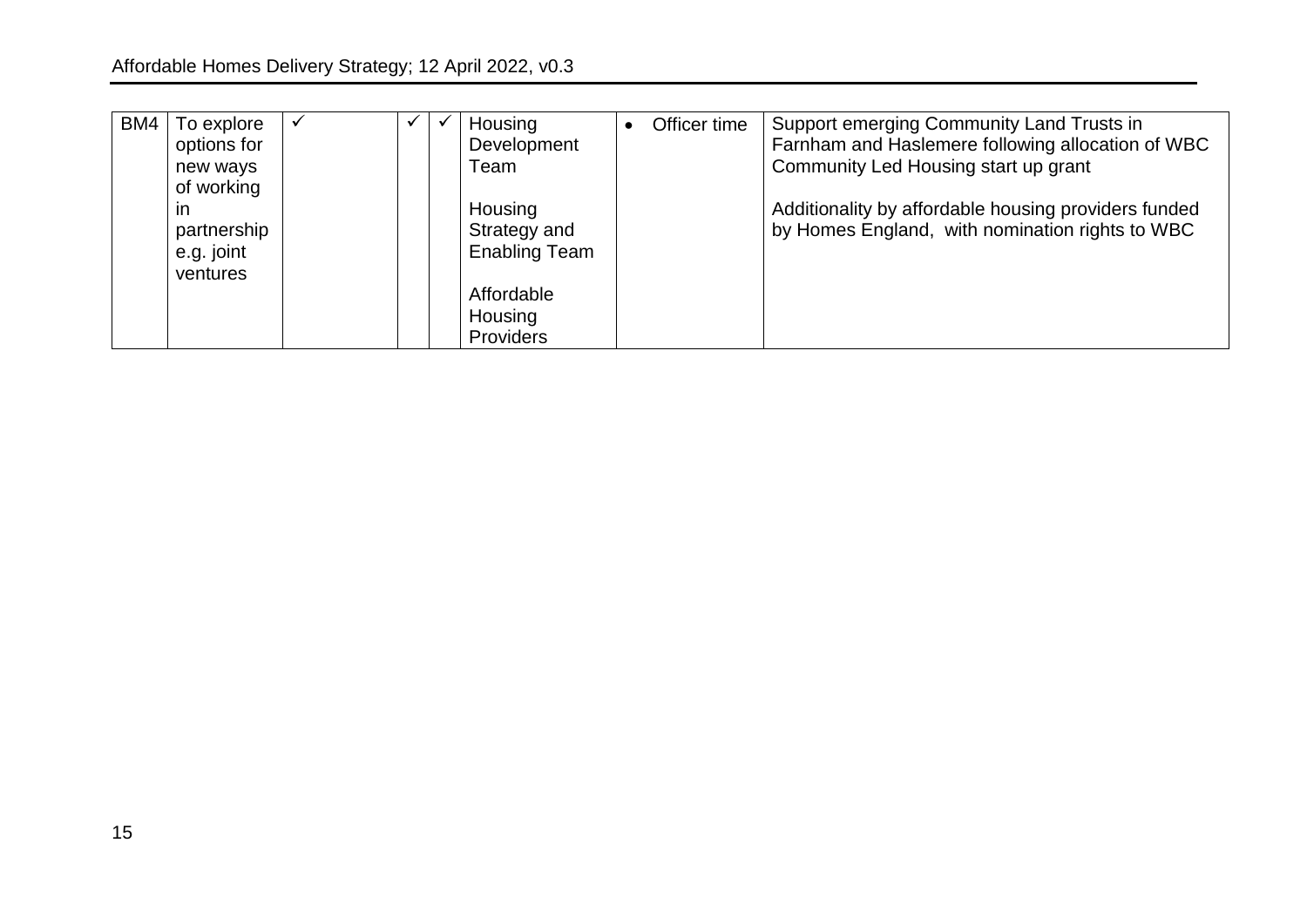# <span id="page-15-0"></span>Build better- action plan

| <b>LINK TO</b><br><b>STRATEGY</b> | <b>ACTION</b>                                                                                                                                               | <b>BY</b><br><b>WHEN</b><br><b>YEAR</b><br>1 2022-<br>23 | <b>YEAR</b><br>$\overline{2}$<br>2023-<br>24 | <b>YEAR</b><br>3<br>2024-<br>25 | <b>BY WHO</b>                                            | <b>HOW WILL</b><br><b>WE DELIVER</b><br><b>THE ACTION</b>                               | <b>EXPECTED</b><br><b>ACHIEVEMENTS/</b><br><b>OUTCOMES</b>                                                                                        |
|-----------------------------------|-------------------------------------------------------------------------------------------------------------------------------------------------------------|----------------------------------------------------------|----------------------------------------------|---------------------------------|----------------------------------------------------------|-----------------------------------------------------------------------------------------|---------------------------------------------------------------------------------------------------------------------------------------------------|
| BB1                               | To incorporate<br>recommendations from<br>the 2021 Affordability<br>Study and update to<br>viability assessment, to<br>inform local housing<br>requirements | ✓                                                        | $\checkmark$                                 | $\checkmark$                    | Housing<br>Strategy<br>and<br>Enabling<br>Team           | £16,000<br>$\bullet$<br>from<br>Housing<br>Strategy<br>and<br>Enabling<br><b>Budget</b> | Updated evidence base to<br>support AHN1 to align<br>supply more closely with<br>need and take account of<br>new policy, including First<br>Homes |
|                                   | Carry out at least one rural<br>or Community Led<br><b>Housing Needs Survey</b><br>per annum                                                                | $\checkmark$                                             | $\checkmark$                                 | $\checkmark$                    | Housing<br>Strategy<br>and<br>Enabling<br>Team<br>Surrey | Rural<br>$\bullet$<br>Housing<br>Enabler<br>time (post<br>part-funded<br>by WBC)        | Annual rural update<br>targeting Parishes with<br>unmet need and bringing<br>forward Rural Exception<br>sites<br>The Surrey Rural Housing         |
|                                   |                                                                                                                                                             |                                                          |                                              |                                 | Rural<br>Housing<br>Enabler                              |                                                                                         | Enabler to support<br>community led homes,<br>working with local<br>communities who wish to<br>develop their own housing<br>projects              |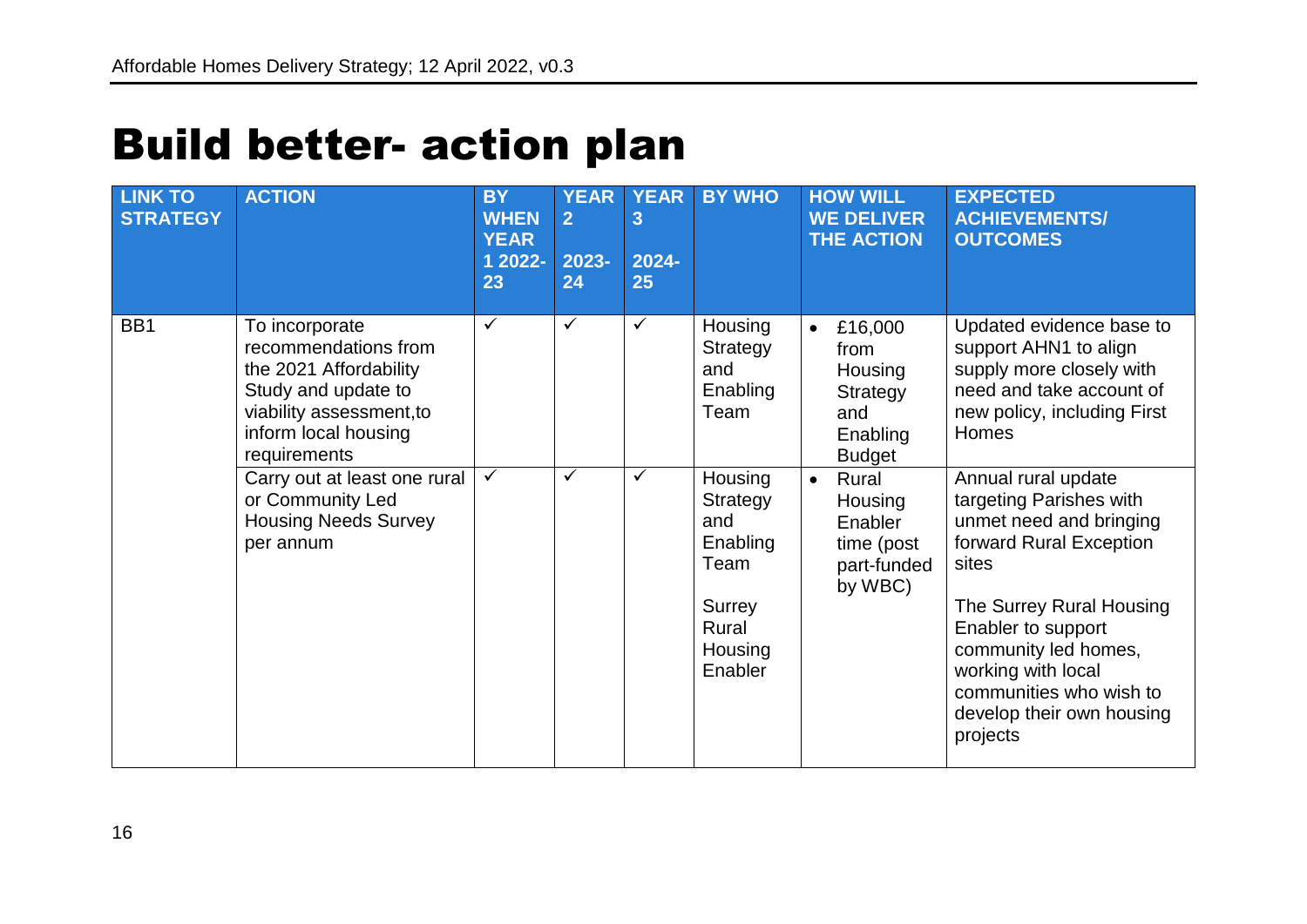| <b>LINK TO</b><br><b>STRATEGY</b> | <b>ACTION</b>                                                                                                                                                                                | <b>BY</b><br><b>WHEN</b><br><b>YEAR</b><br>2022-<br>23 | <b>YEAR</b><br>$\overline{2}$<br>2023-<br>24 | <b>YEAR 3</b><br>2024-25 | <b>BY WHO</b>                                                                                                     | <b>HOW</b><br><b>WILL WE</b><br><b>DELIVER</b><br>THE<br><b>ACTION</b>                                          | <b>EXPECTED</b><br><b>ACHIEVEMENTS/</b><br><b>OUTCOMES</b>                                                                                                          |
|-----------------------------------|----------------------------------------------------------------------------------------------------------------------------------------------------------------------------------------------|--------------------------------------------------------|----------------------------------------------|--------------------------|-------------------------------------------------------------------------------------------------------------------|-----------------------------------------------------------------------------------------------------------------|---------------------------------------------------------------------------------------------------------------------------------------------------------------------|
|                                   | Ensure that the<br>mix of<br>affordable<br>homes<br>delivered<br>includes rented<br>homes which<br>would be<br>attractive to<br>downsizers, to<br>free up larger<br>affordable<br>homes $13$ |                                                        |                                              |                          | Housing<br>Strategy &<br>Enabling<br>Team<br>Housing<br><b>Needs</b><br>Manager                                   |                                                                                                                 | Mix delivered<br>facilitates<br>downsizing moves<br>within council<br>stock.                                                                                        |
| BB <sub>2</sub>                   | To deliver, and<br>encourage<br>providers to<br>deliver, social<br>rented homes<br>for our lowest<br>income<br>households <sup>14</sup>                                                      |                                                        |                                              |                          | Housing<br>Strategy &<br>Enabling<br>Team<br>Housing<br>Development<br>Team<br>Affordable<br>Housing<br>Providers | Exploring<br>all ways<br>0f<br>financing<br>social<br>rent<br>including<br>Homes<br>England<br>grant<br>funding | Delivery of social<br>rent is considered<br>first, in preference<br>to Affordable<br>Rent, on all<br>planning<br>applications<br>requiring<br>affordable<br>housing |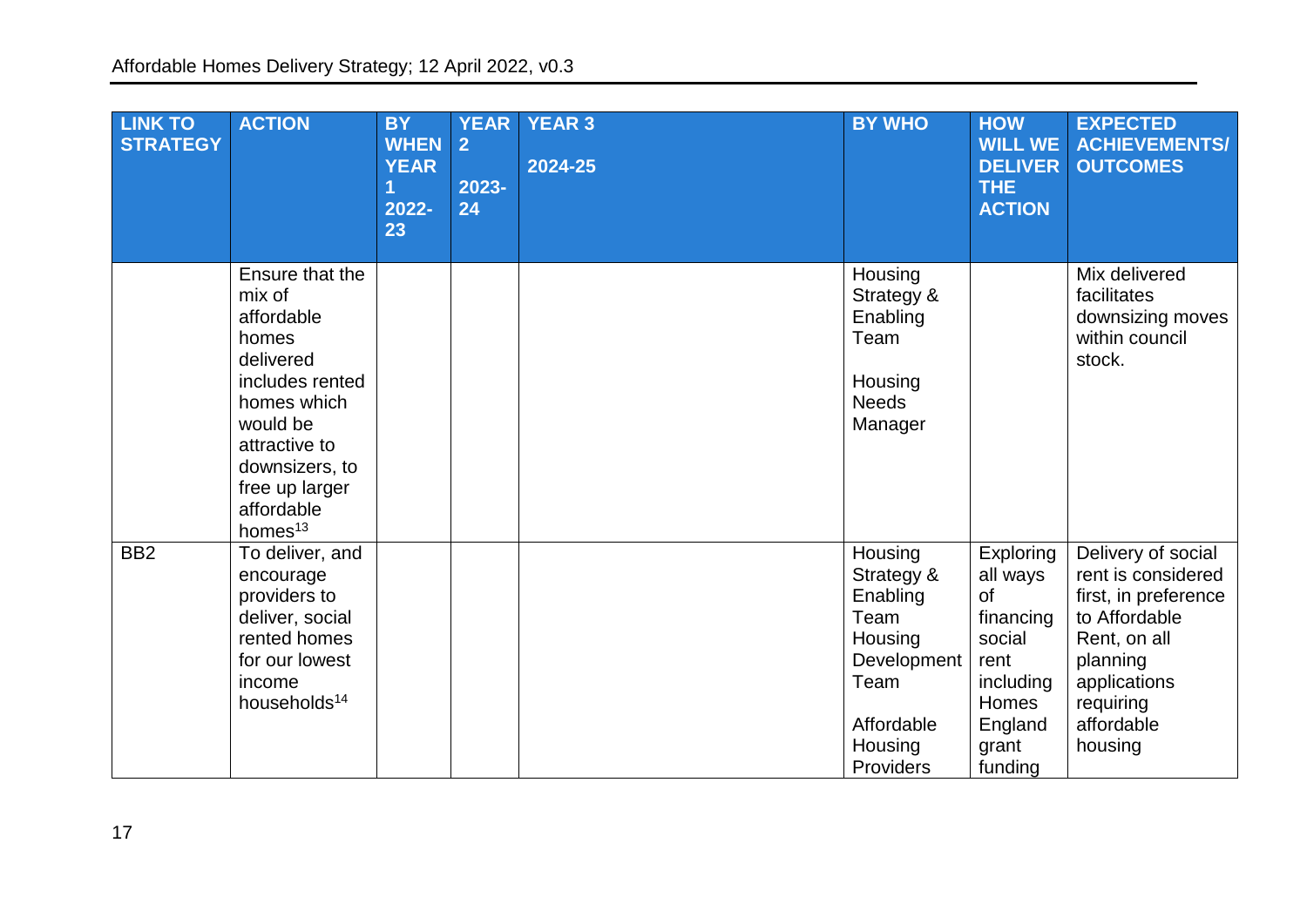| <b>LINK TO</b><br><b>STRATEGY</b> | <b>ACTION</b>                                                                                                                                                                              | <b>BY</b><br><b>WHEN</b><br><b>YEAR</b><br>2022-<br>23 | <b>YEAR</b><br>$\vert 2 \vert$<br>$2023 -$<br>24 | <b>YEAR 3</b><br>2024-25 | <b>BY WHO</b>                               | <b>HOW WILL</b><br><b>WE DELIVER</b><br><b>THE ACTION</b> | <b>EXPECTED</b><br><b>ACHIEVEMENTS/</b><br><b>OUTCOMES</b>                                                                                                   |
|-----------------------------------|--------------------------------------------------------------------------------------------------------------------------------------------------------------------------------------------|--------------------------------------------------------|--------------------------------------------------|--------------------------|---------------------------------------------|-----------------------------------------------------------|--------------------------------------------------------------------------------------------------------------------------------------------------------------|
| BB <sub>2</sub>                   | To introduce<br>a rent cap for<br>Affordable<br>Rent levels in<br>line with local<br>incomes and<br>affordability<br>in the<br>Tenancy<br>Strategy and<br>secure in<br>s.106<br>agreements | $\checkmark$                                           |                                                  |                          | Housing<br>Strategy and<br>Enabling<br>Team | Officer time                                              | Subject to<br>consultation a cap<br>of 70% of market<br>rents <sup>15</sup> on 1 and 2<br>beds and 65% of<br>market rents on 3<br>and 4 beds is<br>proposed. |

<sup>&</sup>lt;sup>13</sup> Added following consultation

<sup>&</sup>lt;sup>14</sup> Reference to social rents added following consultation

<sup>&</sup>lt;sup>15</sup> Local market rents are calculated using the Royal Institution of Chartered Surveyors approved valuation methods.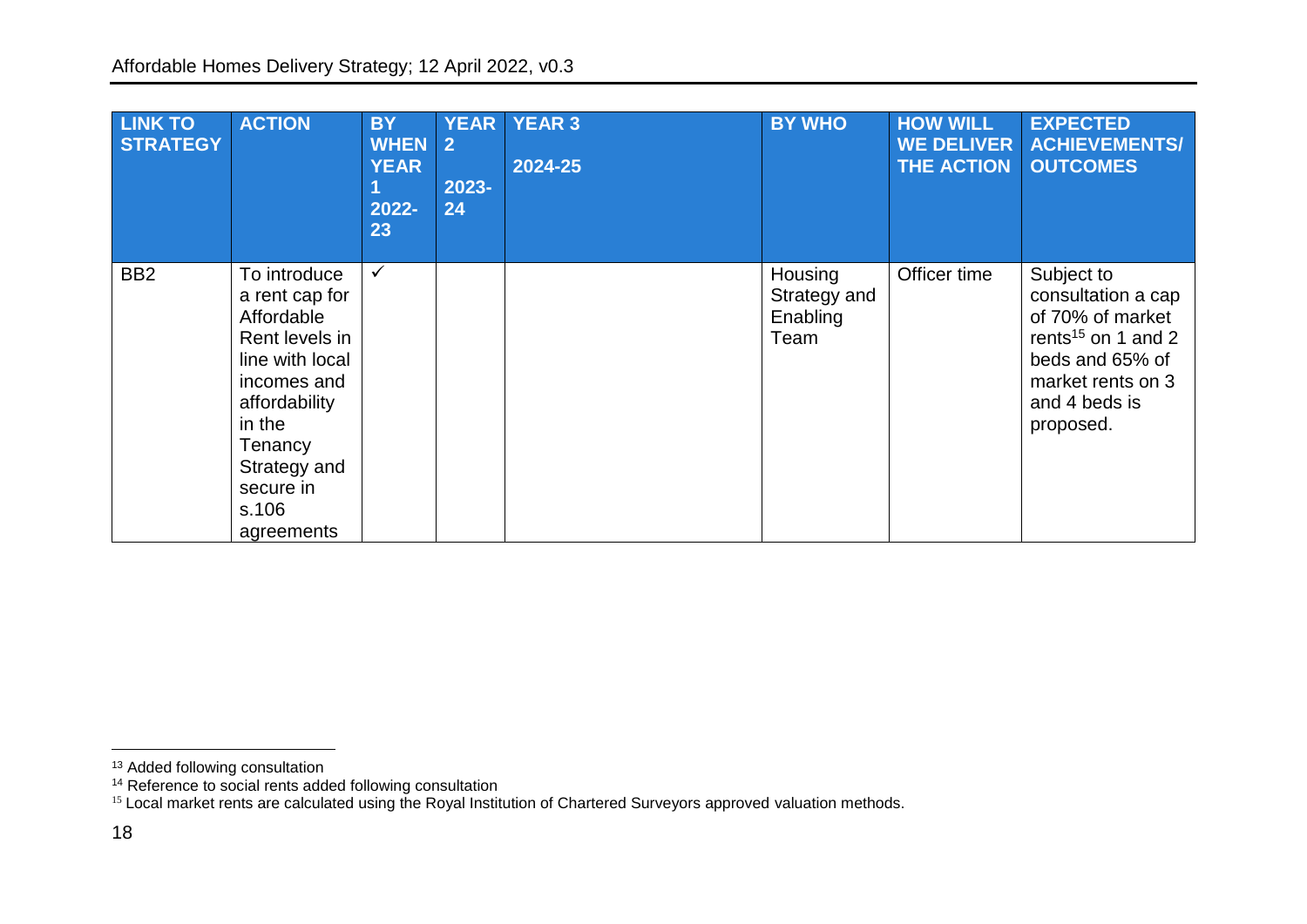| <b>LINK TO</b><br><b>STRATEGY</b> | <b>ACTION</b>                                                                                                                                                                                                         | <b>BY</b><br><b>WHEN</b><br><b>YEAR</b><br>2022-<br>23 | <b>YEAR</b><br>$\overline{2}$<br>2023-<br>24 | <b>YEAR 3</b><br>2024-25 | <b>BY WHO</b>                                                                                                                             | <b>HOW WILL</b><br><b>WE DELIVER</b><br><b>THE ACTION</b>                                                                                                                                                                                                                                     | <b>EXPECTED</b><br><b>ACHIEVEMENTS/</b><br><b>OUTCOMES</b>                                                                          |
|-----------------------------------|-----------------------------------------------------------------------------------------------------------------------------------------------------------------------------------------------------------------------|--------------------------------------------------------|----------------------------------------------|--------------------------|-------------------------------------------------------------------------------------------------------------------------------------------|-----------------------------------------------------------------------------------------------------------------------------------------------------------------------------------------------------------------------------------------------------------------------------------------------|-------------------------------------------------------------------------------------------------------------------------------------|
| BB <sub>3</sub>                   | To enable at<br>least one<br>scheme per<br>annum with<br>wheelchair<br>accessible<br>homes (M43<br>standard) to<br>meet the<br>needs of<br><sup>16</sup> older<br>people or<br>those with<br>physical<br>disabilities | $\checkmark$                                           | ✓                                            | ✓                        | Housing<br>Strategy and<br>Enabling<br>Team<br>Homechoice<br>Team<br>Housing<br>Development<br>Team<br>Affordable<br>Housing<br>Providers | Ensure all<br>affordable<br>homes on<br>new<br>developments<br>meet at least<br>the Building<br><b>Regulations</b><br>M4(2)<br>Category 2<br>Standard as<br>required,<br>under Policy<br>AHN3 and<br>Waverley<br>Design<br><b>Standards</b><br>2021, and<br>secured in<br>s.106<br>agreements | To identify and<br>quantify need for<br>accessible homes,<br>incorporate into<br>new schemes and<br>secure via s.106<br>agreements. |

<sup>&</sup>lt;sup>16</sup> Reference to older people added following consultation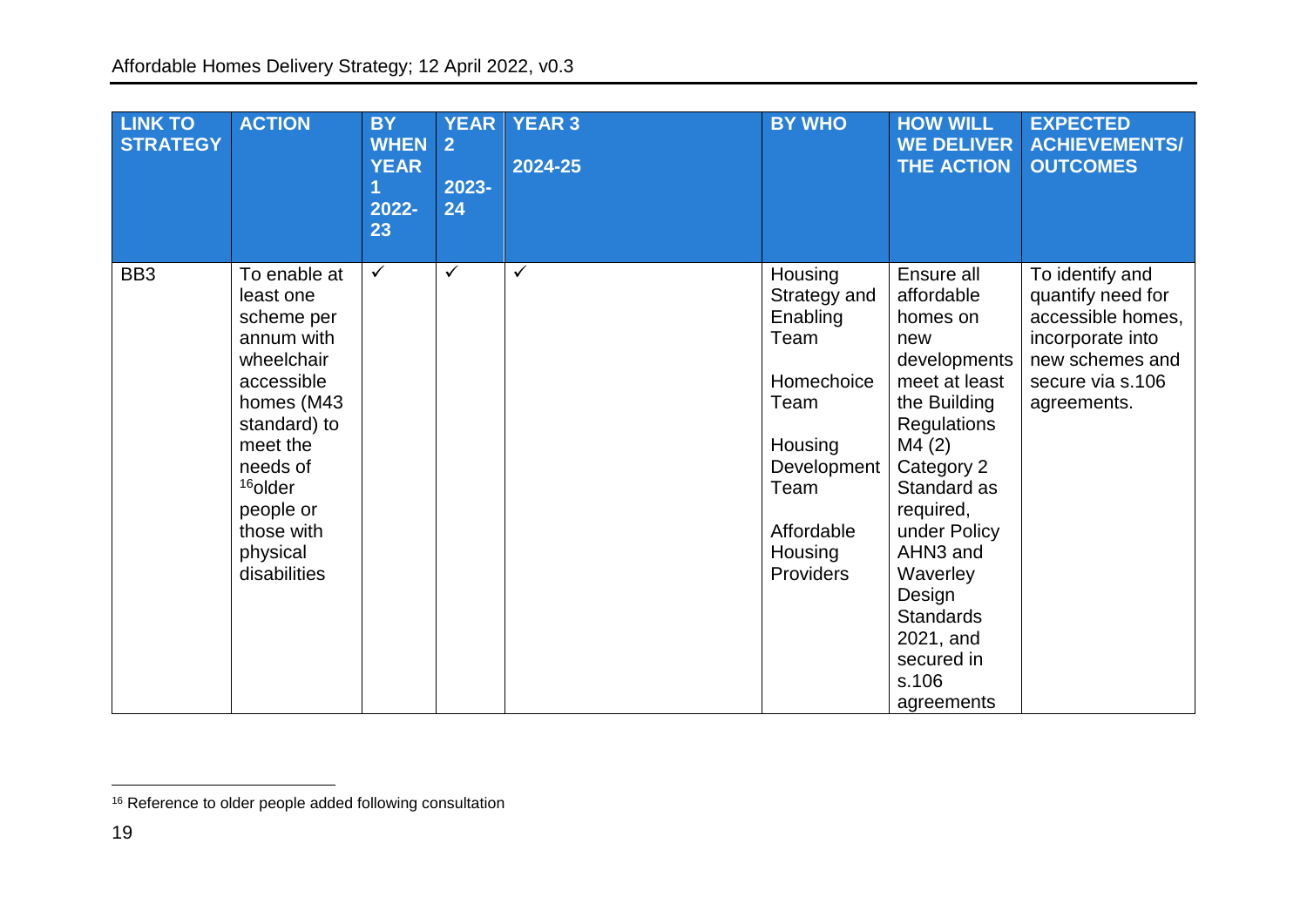| To engage       | ✓ | V | ✓ | Housing      | Officer time | Support and        |
|-----------------|---|---|---|--------------|--------------|--------------------|
| with the        |   |   |   | Strategy and |              | enable future      |
| <b>Dunsfold</b> |   |   |   | Enabling     |              | provision of       |
| Park Garden     |   |   |   | Team         |              | affordable housing |
| Village         |   |   |   |              |              | at Dunsfold Park   |
| developer       |   |   |   | Planning and |              | Garden Village.    |
| and             |   |   |   | Economic     |              |                    |
| affordable      |   |   |   | Development  |              |                    |
| housing         |   |   |   | Service      |              |                    |
| provider        |   |   |   |              |              |                    |
| about our       |   |   |   |              |              |                    |
| affordable      |   |   |   |              |              |                    |
| housing         |   |   |   |              |              |                    |
| requirements,   |   |   |   |              |              |                    |
| to ensure       |   |   |   |              |              |                    |
| high quality    |   |   |   |              |              |                    |
| and             |   |   |   |              |              |                    |
| affordability   |   |   |   |              |              |                    |
| on this         |   |   |   |              |              |                    |
| strategic       |   |   |   |              |              |                    |
| development.    |   |   |   |              |              |                    |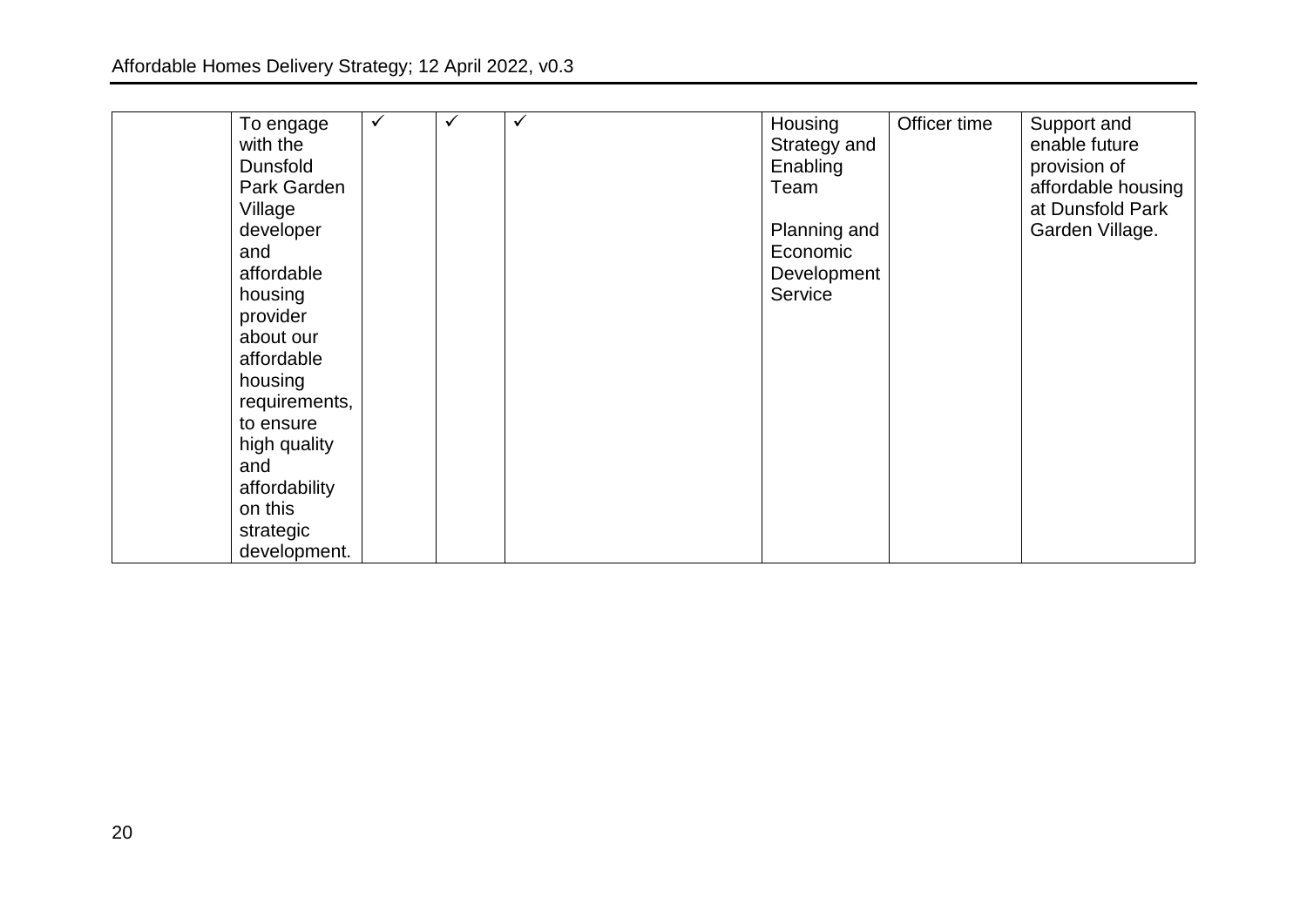| To work<br>closely with<br>developers<br>and<br>Affordable<br>Housing<br>Providers at<br>planning<br>application<br>and pre-<br>application<br>stage to<br>ensure the<br>location, size,<br>type, tenure<br>and design of<br>new<br>affordable<br>homes meets<br>need | $\checkmark$ | ✓ | $\checkmark$ | Housing<br>Strategy and<br>Enabling<br>Team | Officer time | High quality new<br>affordable homes<br>built in a mix and<br>layout that is<br>tenure neutral and<br>sustainable in the<br>long term.<br>Results of resident<br>satisfaction<br>surveys show 90%<br>of new residents<br>satisfied with their<br>new home.<br>30% affordable<br>housing provision<br>on qualifying sites<br>met.<br>Tenure of<br>affordable housing<br>on new<br>developments<br>meets<br>recommended<br>tenure split as set |
|-----------------------------------------------------------------------------------------------------------------------------------------------------------------------------------------------------------------------------------------------------------------------|--------------|---|--------------|---------------------------------------------|--------------|----------------------------------------------------------------------------------------------------------------------------------------------------------------------------------------------------------------------------------------------------------------------------------------------------------------------------------------------------------------------------------------------------------------------------------------------|
|                                                                                                                                                                                                                                                                       |              |   |              |                                             |              | out in latest<br>evidence.                                                                                                                                                                                                                                                                                                                                                                                                                   |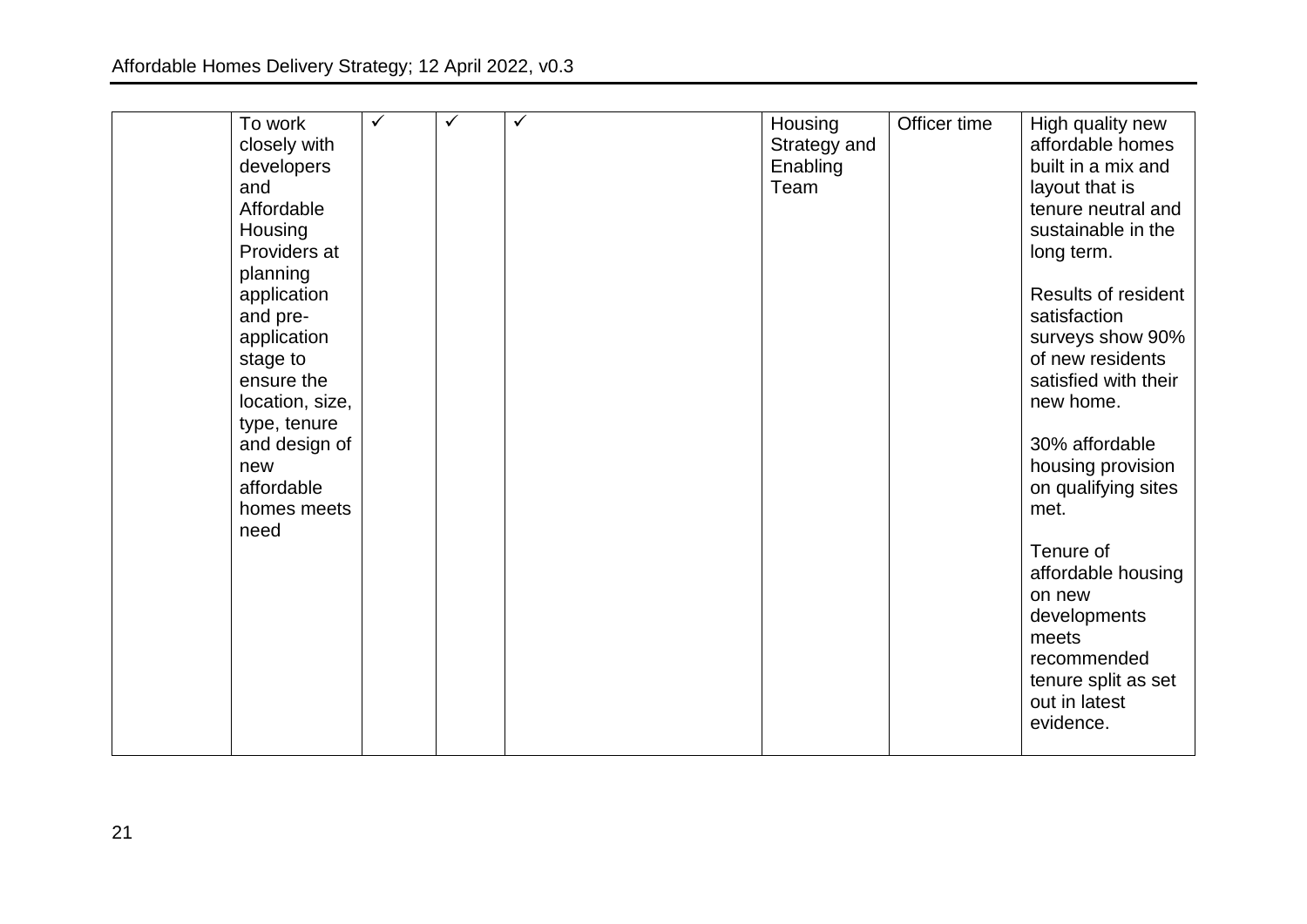| BB4 | To develop                | $\checkmark$ | $\checkmark$ | ✓ | Housing Strategy and Enabling Team | $\bullet$ | Officer | To facilitate             |
|-----|---------------------------|--------------|--------------|---|------------------------------------|-----------|---------|---------------------------|
|     | stronger links            |              |              |   |                                    |           | time    | quarterly                 |
|     | with Health,              |              |              |   | <b>Housing Needs Manager</b>       |           |         | meetings                  |
|     | <b>Adult Social</b>       |              |              |   |                                    |           |         | with Adult                |
|     | Care, Town &              |              |              |   |                                    |           |         | <b>Social Care</b>        |
|     | Parish                    |              |              |   |                                    |           |         | on housing                |
|     | Councils,                 |              |              |   |                                    |           |         | issues.                   |
|     | housing                   |              |              |   |                                    |           |         |                           |
|     | providers,                |              |              |   |                                    |           |         | To Host bi-               |
|     | neighbouring              |              |              |   |                                    |           |         | annual                    |
|     | councils and              |              |              |   |                                    |           |         | Affordable                |
|     | between                   |              |              |   |                                    |           |         | Housing                   |
|     | Waverley                  |              |              |   |                                    |           |         | Provider                  |
|     | Borough                   |              |              |   |                                    |           |         | Forum                     |
|     | Council                   |              |              |   |                                    |           |         |                           |
|     | departments <sup>17</sup> |              |              |   |                                    |           |         | To host and               |
|     |                           |              |              |   |                                    |           |         | chair                     |
|     |                           |              |              |   |                                    |           |         | Surrey                    |
|     |                           |              |              |   |                                    |           |         | Enabling                  |
|     |                           |              |              |   |                                    |           |         | <b>Officers</b>           |
|     |                           |              |              |   |                                    |           |         | Group,                    |
|     |                           |              |              |   |                                    |           |         | leading on                |
|     |                           |              |              |   |                                    |           |         | sharing                   |
|     |                           |              |              |   |                                    |           |         | best                      |
|     |                           |              |              |   |                                    |           |         | practice on<br>affordable |
|     |                           |              |              |   |                                    |           |         | housing                   |
|     |                           |              |              |   |                                    |           |         | delivery                  |
|     |                           |              |              |   |                                    |           |         | across                    |
|     |                           |              |              |   |                                    |           |         | authorities.              |

<sup>&</sup>lt;sup>17</sup> Added following consultation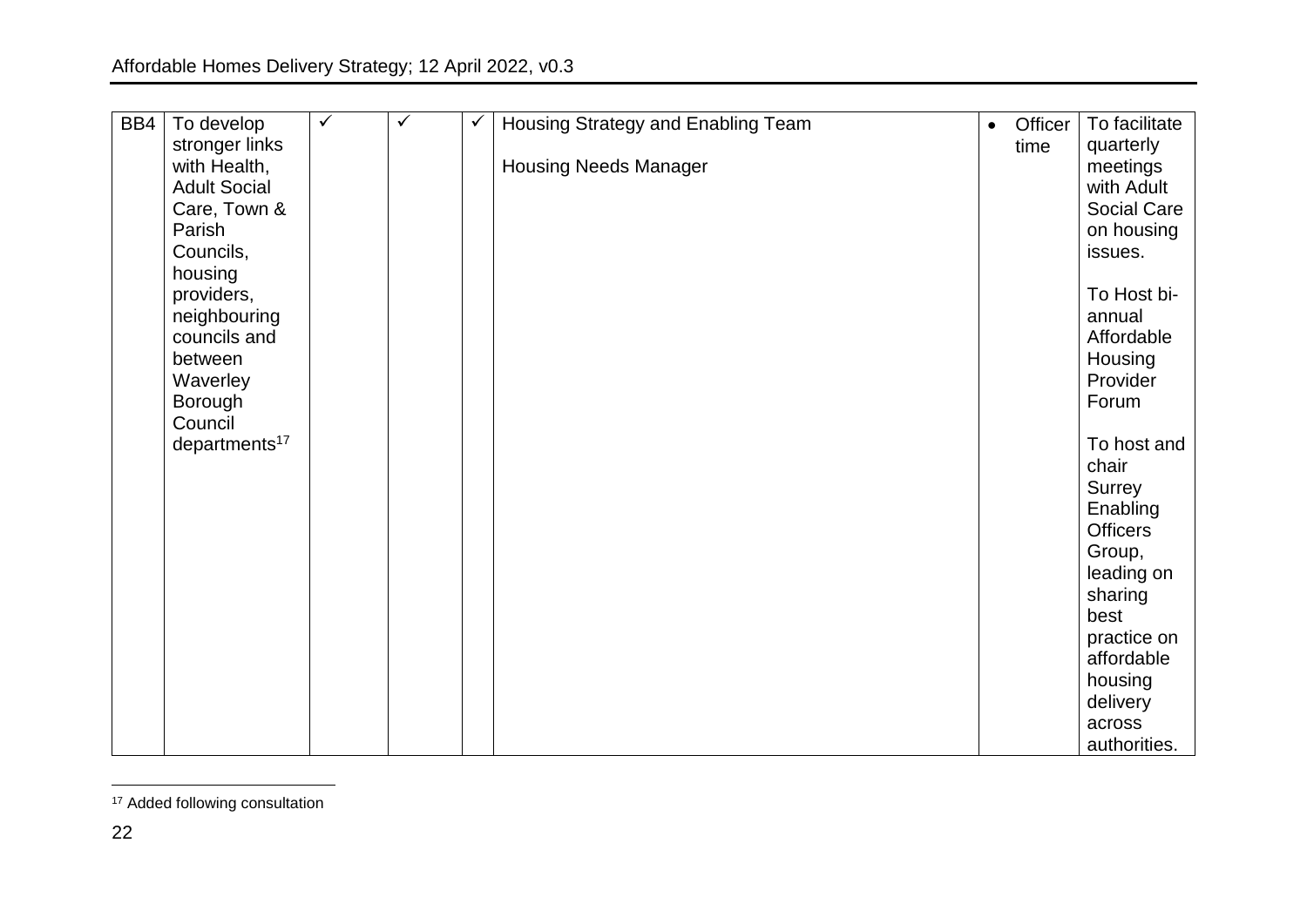|  |  |  | Early<br>consultation<br>with Town<br>& Parish<br>Councils<br>about<br>affordable<br>housing<br>issues in<br>their area.                                                             |
|--|--|--|--------------------------------------------------------------------------------------------------------------------------------------------------------------------------------------|
|  |  |  | <sup>18</sup> To work<br>closely with<br>the Housing<br>Needs<br>team to<br>identify<br>changing<br>needs in<br>Waverley<br>and to plan<br>to meet<br>needs of<br>specific<br>groups |
|  |  |  | Improved<br>joint<br>working to                                                                                                                                                      |

<sup>&</sup>lt;sup>18</sup> Added following consultation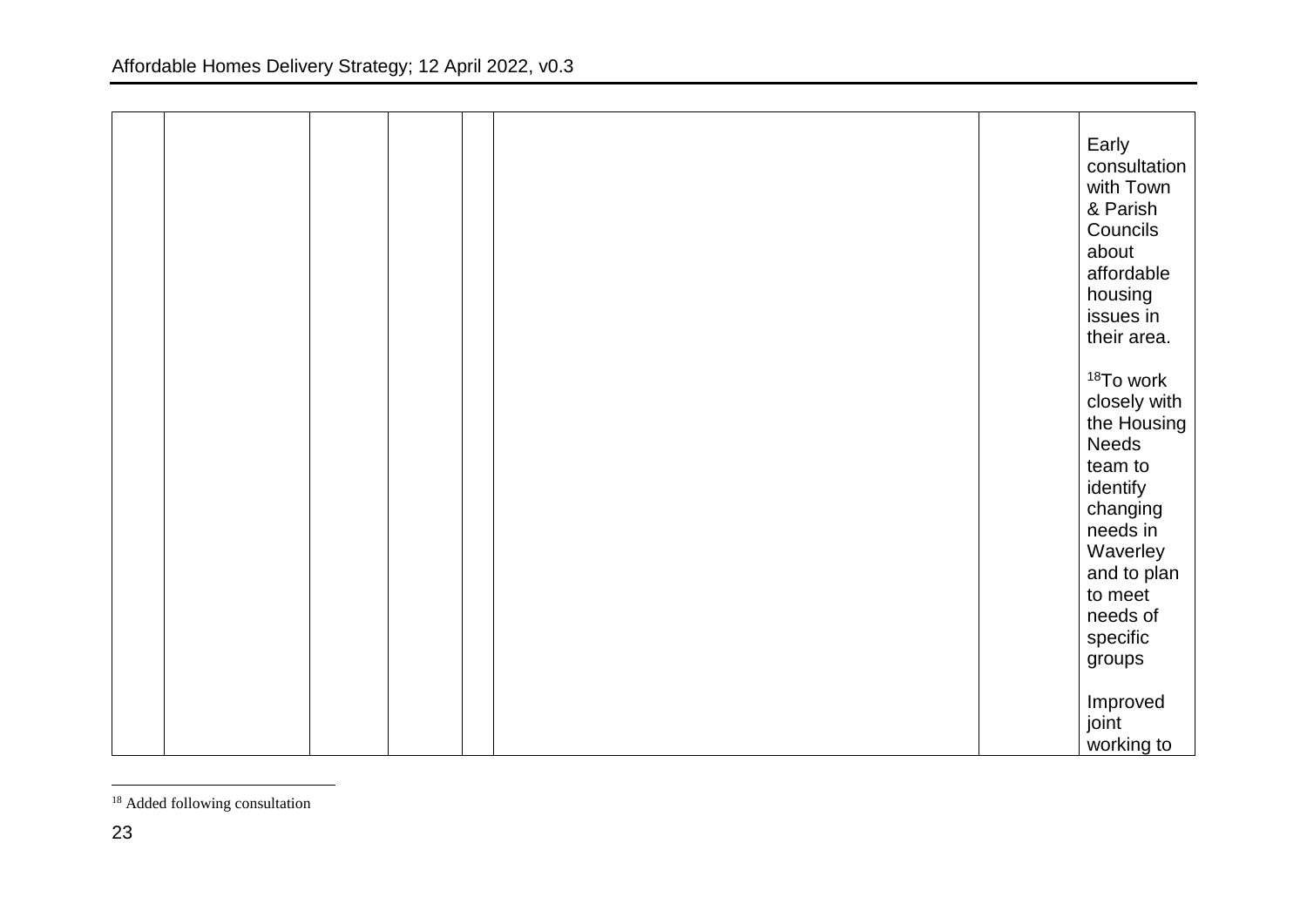|  |  |  | encourage<br>downsizing |
|--|--|--|-------------------------|
|  |  |  | ັ<br>where              |
|  |  |  | appropriate             |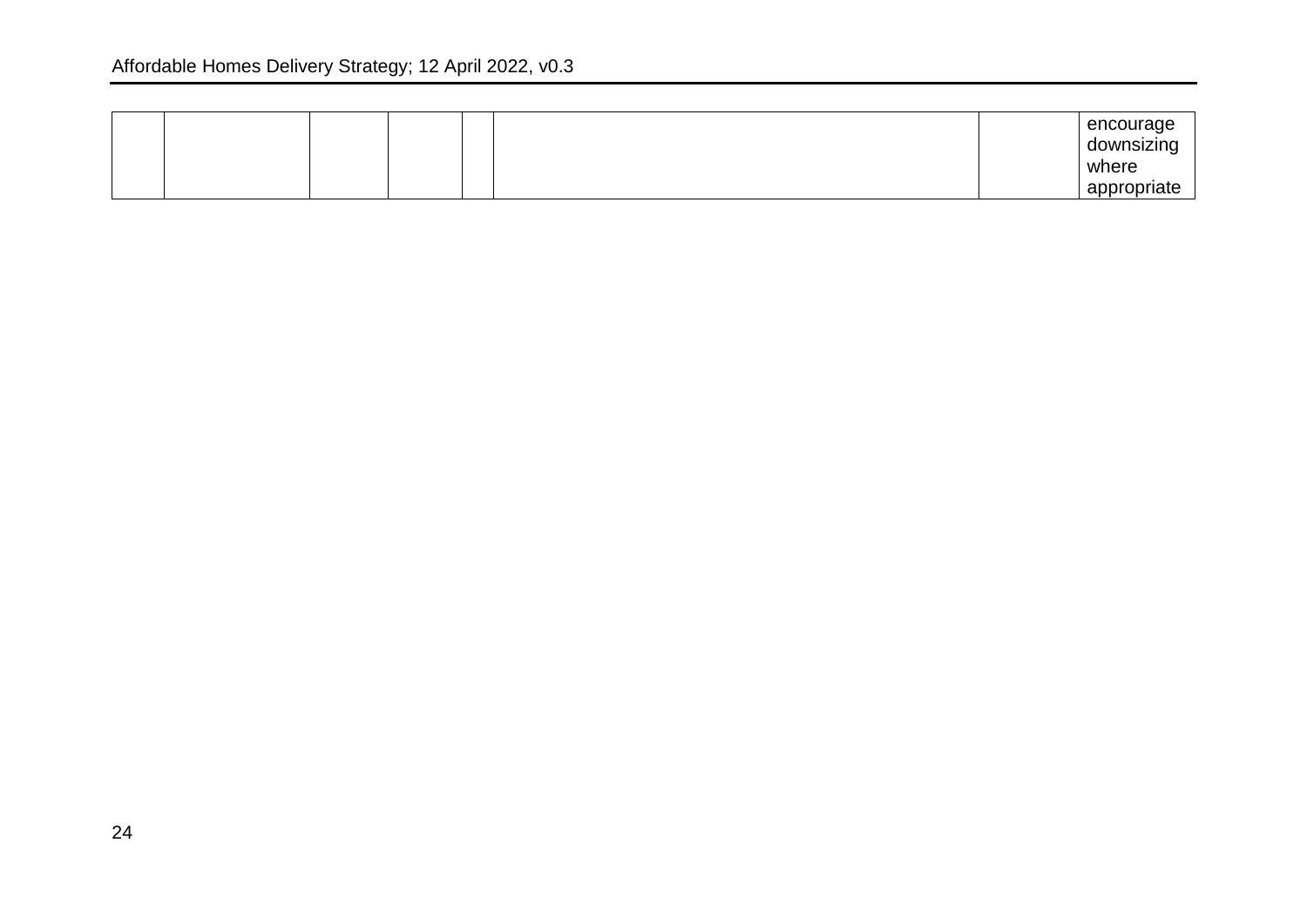# <span id="page-24-0"></span>Build for life- action plan

| <b>LINK TO</b><br><b>STRATEGY</b> | <b>ACTION</b>                                                                                                                       | <b>BY</b><br><b>WHEN</b><br><b>YEAR</b><br>1 2022-<br>23 | <b>YEAR</b><br>$\overline{2}$<br>2023-<br>24 | <b>YEAR</b><br>3<br>2024-<br>25 | <b>BY WHO</b>                  | <b>HOW WILL</b><br><b>WE DELIVER</b><br><b>THE ACTION</b>    | <b>EXPECTED</b><br><b>ACHIEVEMENTS/</b><br><b>OUTCOMES</b>                                                                                                                                           |
|-----------------------------------|-------------------------------------------------------------------------------------------------------------------------------------|----------------------------------------------------------|----------------------------------------------|---------------------------------|--------------------------------|--------------------------------------------------------------|------------------------------------------------------------------------------------------------------------------------------------------------------------------------------------------------------|
| BFL1                              | <b>Meet Housing Design Standards</b><br>$2021^{19}$ and promote<br>environmental sustainability on<br>every new Council development | $\checkmark$                                             | $\checkmark$                                 | $\checkmark$                    | Housing<br>Development<br>Team | Officer time                                                 | All new council<br>homes will be<br>subject to SAP 10<br>assessment<br>methodology to<br>deliver net zero<br>carbon homes.                                                                           |
|                                   | Prepare and adopt Climate<br><b>Change and Sustainability</b><br><b>Supplementary Planning</b><br>Document (SPD)                    | ✓                                                        |                                              |                                 | Planning<br>Policy Team        | £30,000<br>$\bullet$<br>budget to<br>commission<br>this work | To optimise the<br>sustainability of<br>new affordable<br>homes in<br>Waverley,<br>reflecting<br><b>Waverley Design</b><br>Standards 2021<br>and the Climate<br>Change and<br>Sustainability<br>SPD. |

<sup>19</sup> [https://waverleybc.sharepoint.com/sites/dem/\\_layouts/15/Doc.aspx?sourcedoc=%7BFBB7923C-96B0-409A-9133-](https://waverleybc.sharepoint.com/sites/dem/_layouts/15/Doc.aspx?sourcedoc=%7BFBB7923C-96B0-409A-9133-48CCF4838347%7D&file=Housing%20design%20report_13th%20draft.docx&action=default&mobileredirect=true&DefaultItemOpen=1) [48CCF4838347%7D&file=Housing%20design%20report\\_13th%20draft.docx&action=default&mobileredirect=true&DefaultItemOpen=1](https://waverleybc.sharepoint.com/sites/dem/_layouts/15/Doc.aspx?sourcedoc=%7BFBB7923C-96B0-409A-9133-48CCF4838347%7D&file=Housing%20design%20report_13th%20draft.docx&action=default&mobileredirect=true&DefaultItemOpen=1)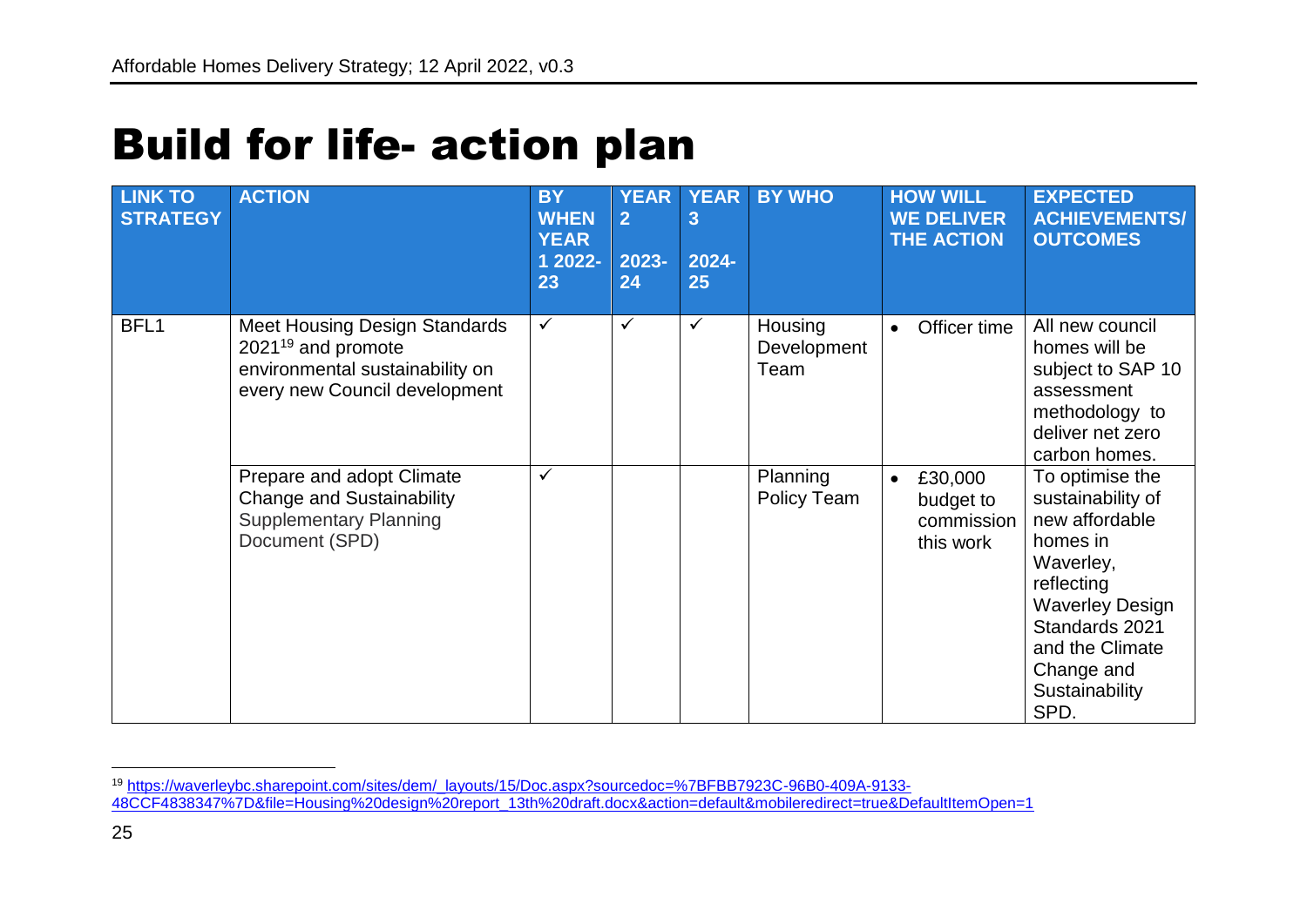| <b>LINK TO</b><br><b>STRATEGY</b> | <b>ACTION</b>                                                                                                                                    | <b>BY</b><br><b>WHEN</b><br><b>YEAR</b><br>1 2022-<br>23 | <b>YEAR</b><br>$\overline{2}$<br>2023-<br>24 | <b>YEAR</b><br>3<br>2024-<br>25 | <b>BY WHO</b>                                                                                                                  | <b>HOW WILL</b><br><b>WE DELIVER</b><br><b>THE ACTION</b> | <b>EXPECTED</b><br><b>ACHIEVEMENTS/</b><br><b>OUTCOMES</b>                                                                                                                                                                                                                                                                                                                                 |
|-----------------------------------|--------------------------------------------------------------------------------------------------------------------------------------------------|----------------------------------------------------------|----------------------------------------------|---------------------------------|--------------------------------------------------------------------------------------------------------------------------------|-----------------------------------------------------------|--------------------------------------------------------------------------------------------------------------------------------------------------------------------------------------------------------------------------------------------------------------------------------------------------------------------------------------------------------------------------------------------|
| BFL <sub>2</sub>                  | Engage residents through the<br>planning process and take into<br>account feedback from recently<br>completed schemes when<br>planning new homes | $\checkmark$                                             | $\checkmark$                                 | $\checkmark$                    | Housing<br>Strategy and<br>Enabling<br>Team<br>Housing<br>Development<br>Team<br>Planning<br>Development<br>Management<br>Team | Officer time                                              | New homes will<br>reflect resident<br>feedback and<br>needs post-Covid.<br>New homes will<br>meet the diverse<br>needs of<br>residents.<br>Feedback from<br>Affordable<br>Housing<br>Providers' own<br>resident<br>engagement is<br>taken on board.<br>Included in review<br>of standards.<br>Waverley resident<br>satisfaction<br>surveys<br>completed on all<br>new build<br>schemes six |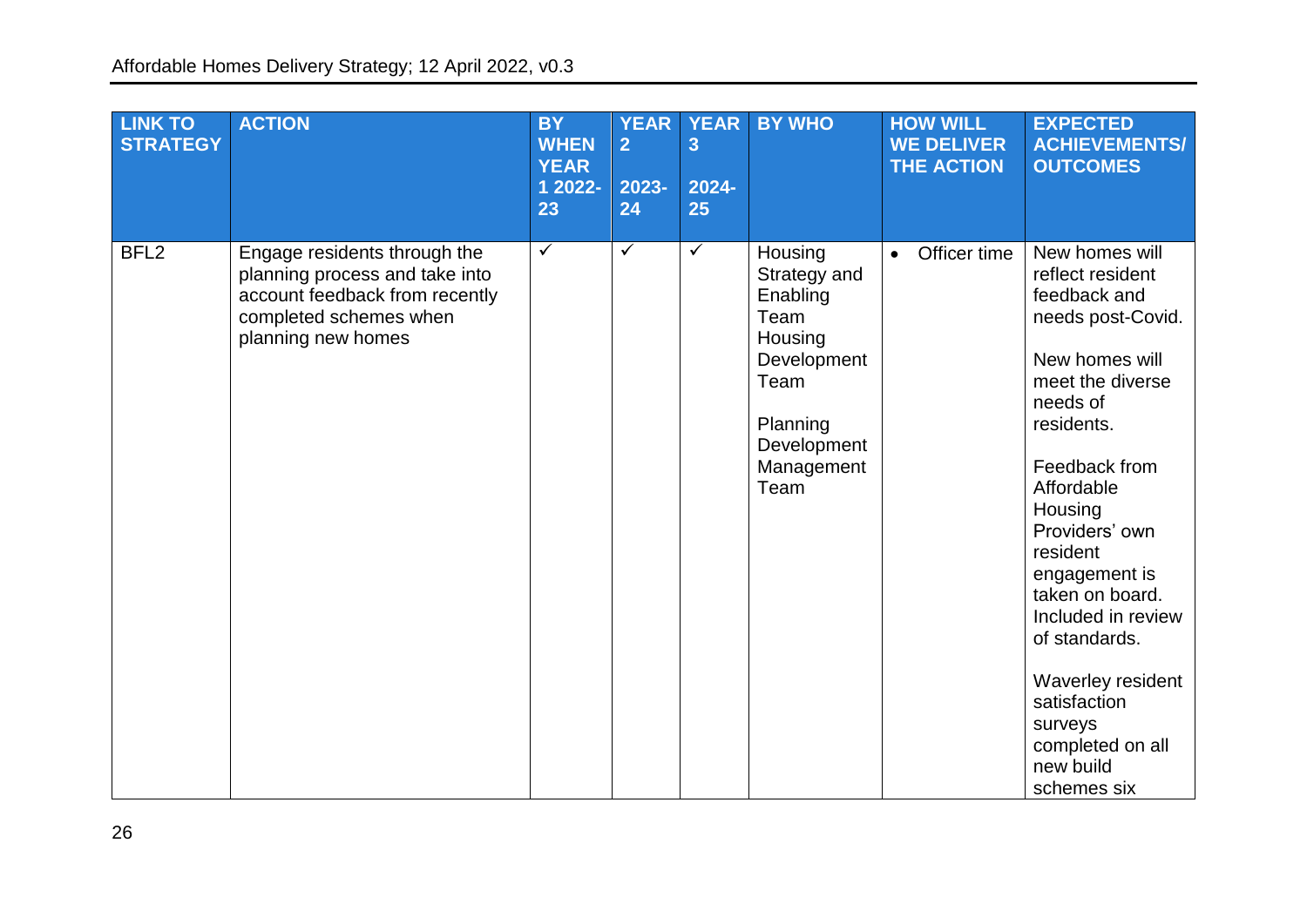| <b>LINK TO</b><br><b>STRATEGY</b> | <b>ACTION</b>                                                                                                                                                                                                                                            | <b>BY</b><br><b>WHEN</b><br><b>YEAR</b><br>1 2022-<br>23 | <b>YEAR</b><br>$\overline{2}$<br>2023-<br>24 | <b>YEAR</b><br>$\overline{\mathbf{3}}$<br>$2024 -$<br>25 | <b>BY WHO</b>                               | <b>HOW WILL</b><br><b>WE DELIVER</b><br><b>THE ACTION</b> | <b>EXPECTED</b><br><b>ACHIEVEMENTS/</b><br><b>OUTCOMES</b>                                                                                                                                                                                                   |
|-----------------------------------|----------------------------------------------------------------------------------------------------------------------------------------------------------------------------------------------------------------------------------------------------------|----------------------------------------------------------|----------------------------------------------|----------------------------------------------------------|---------------------------------------------|-----------------------------------------------------------|--------------------------------------------------------------------------------------------------------------------------------------------------------------------------------------------------------------------------------------------------------------|
|                                   |                                                                                                                                                                                                                                                          |                                                          |                                              |                                                          |                                             |                                                           | months after<br>handover.<br><b>Tenants Panel</b><br>Representative<br>engaged at early<br>stage of scheme<br>development.<br><b>Rural satisfaction</b><br>surveys<br>completed.<br>Areas for<br>improvement<br>identified and any<br>concerns<br>addressed. |
| BFL <sub>3</sub>                  | To plan strategically for the<br>development of a range of<br>housing options for older people,<br>including Extra Care housing,<br>dementia specialist care, working<br>in partnership with Surrey CC<br><b>Adult Social Care Commissioning</b><br>Team |                                                          |                                              |                                                          | Housing<br>Strategy and<br>Enabling<br>Team | Officer time;<br>Work with<br>partner<br>agencies         | Mix of homes<br>delivered meets<br>identified needs<br>(in strategy<br>progress reports)<br>Site identified for<br>at least one new                                                                                                                          |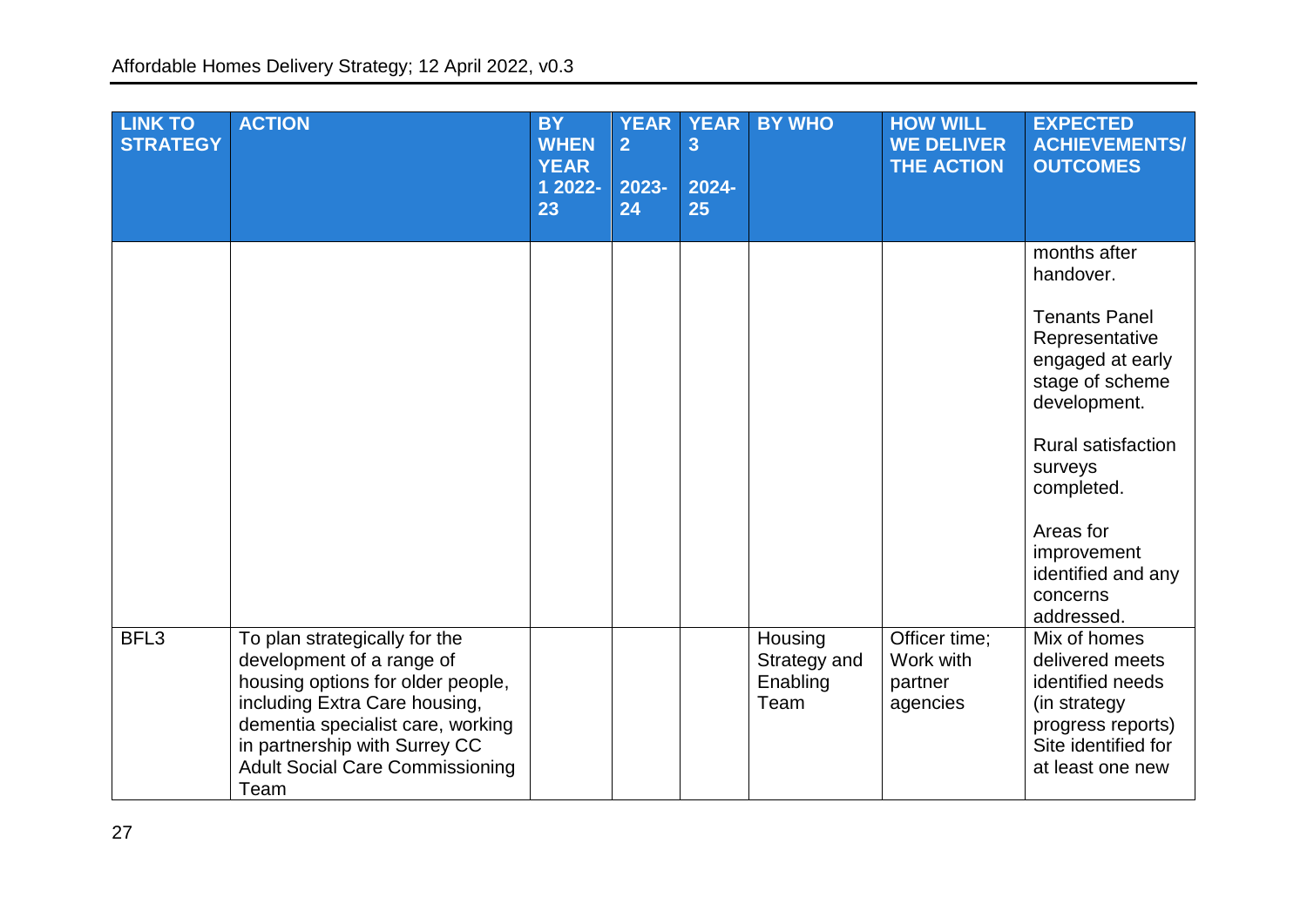| <b>LINK TO</b><br><b>STRATEGY</b> | <b>ACTION</b>                                                                                                                                                                                                                                                                                                      | <b>BY</b><br><b>WHEN</b><br><b>YEAR</b><br>1 2022-<br>23 | <b>YEAR</b><br>$\overline{2}$<br>2023-<br>24 | <b>YEAR</b><br>$\overline{3}$<br>2024-<br>25 | <b>BY WHO</b>                               | <b>HOW WILL</b><br><b>WE DELIVER</b><br><b>THE ACTION</b> | <b>EXPECTED</b><br><b>ACHIEVEMENTS/</b><br><b>OUTCOMES</b>                                                                                               |
|-----------------------------------|--------------------------------------------------------------------------------------------------------------------------------------------------------------------------------------------------------------------------------------------------------------------------------------------------------------------|----------------------------------------------------------|----------------------------------------------|----------------------------------------------|---------------------------------------------|-----------------------------------------------------------|----------------------------------------------------------------------------------------------------------------------------------------------------------|
|                                   |                                                                                                                                                                                                                                                                                                                    |                                                          |                                              |                                              |                                             |                                                           | build Extra Care<br>Scheme                                                                                                                               |
| BFL3                              | For new planning applications,<br>consider opportunities for any<br>stage of life for people with<br>disabilities including physical,<br>learning disabilities and autism<br>and mental health conditions<br>working in partnership with Surrey<br><b>CC Adult Social Care</b><br>Commissioning Team <sup>20</sup> |                                                          |                                              |                                              | Housing<br>Strategy and<br>Enabling<br>Team |                                                           | Waverley to be<br>lead Housing<br>Authority<br>represented on<br>the Autism<br>Workstream<br>Group (led by<br>Surrey CC)<br>Suitable sites<br>identified |

<sup>&</sup>lt;sup>20</sup> Added following consultation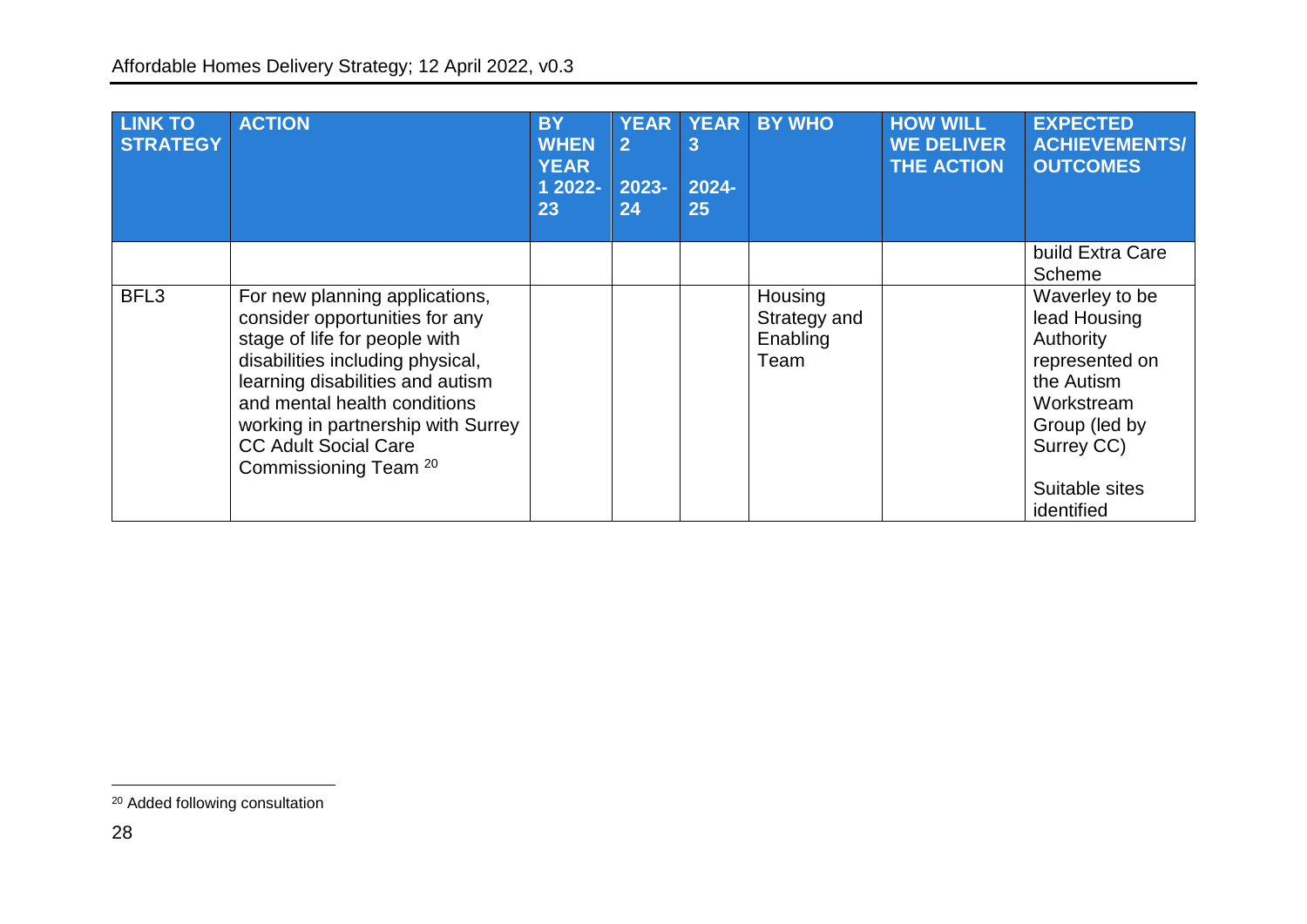| BFL4 | To implement findings<br>from the 2021 survey of<br>local employers on the<br>post COVID impact of<br>housing costs on<br>recruitment and retention<br>of staff | $\checkmark$ |  | <b>Housing Strategy</b><br>and Enabling Team<br>Economic<br><b>Development Team</b> | Officer time | Results included<br>in Affordability<br>Study and<br>implementation of<br><b>First Homes</b><br>policy.<br>Cap on Affordable<br><b>Rent levels</b><br>implemented,<br>ensuring that low<br>income working<br>households can<br>live and work in |
|------|-----------------------------------------------------------------------------------------------------------------------------------------------------------------|--------------|--|-------------------------------------------------------------------------------------|--------------|-------------------------------------------------------------------------------------------------------------------------------------------------------------------------------------------------------------------------------------------------|
|      |                                                                                                                                                                 |              |  |                                                                                     |              | Waverley.                                                                                                                                                                                                                                       |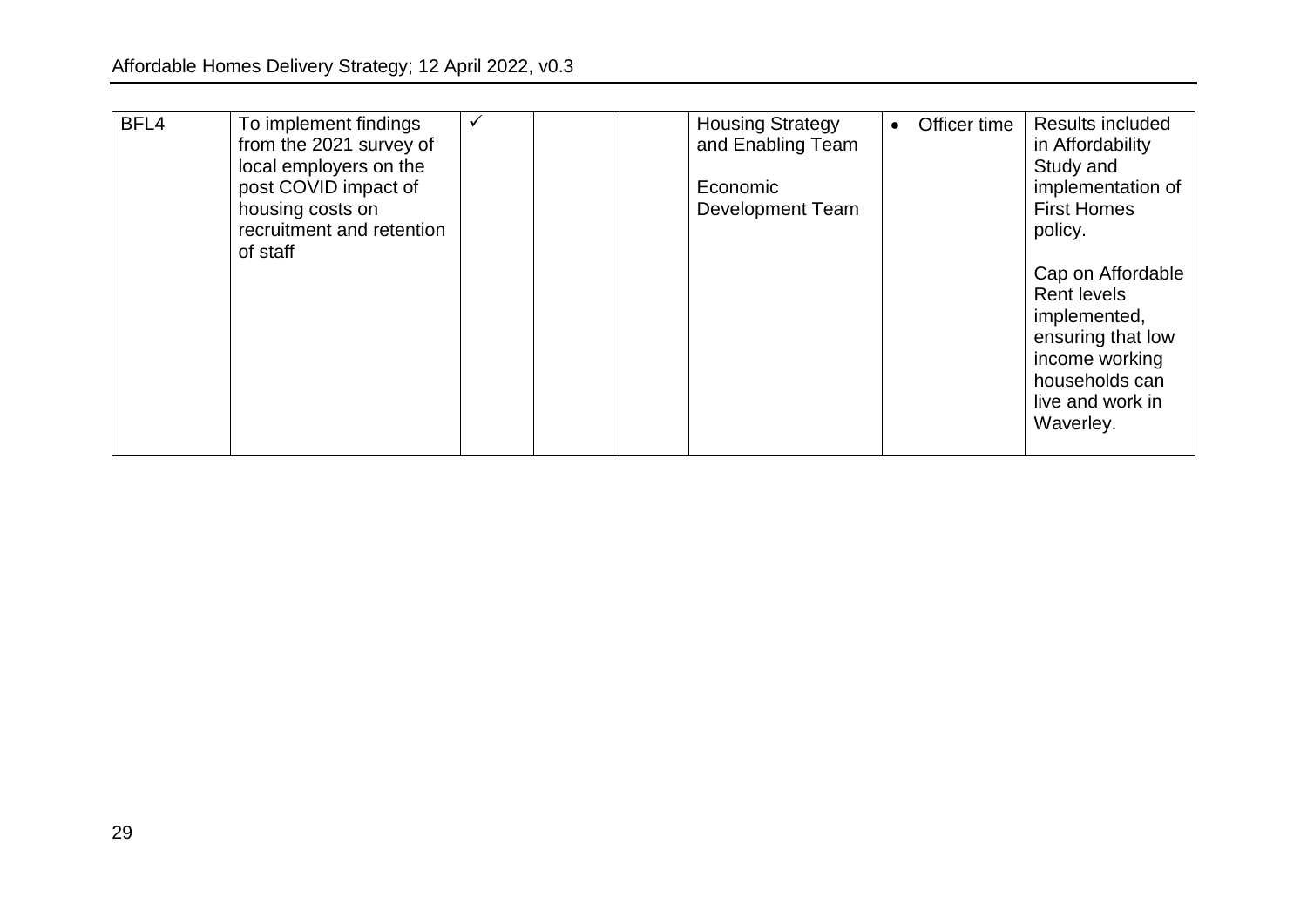# <span id="page-29-0"></span>**Glossary**

**Additionality / Additional Affordable Housing** means delivery of new affordable housing over and above the number of affordable homes secured through the planning system, funded by Homes England grant.

**Affordable Housing (NPPF Definition):** the Government's definitions of 'affordable housing, affordable housing for rent, First Homes, discounted market sales housing and other affordable routes to home ownership' are defined in Annex 2 of the revised National Planning Policy Framework (NPPF) or any future guidance that replaces it, meaning housing for sale or rent for those whose needs are not met by the market.

**Affordable Housing Provider** means a registered provider of social housing within the meaning of Section 80 (1) of the Housing and Regeneration Act 2008, or alternatively a body providing affordable housing.

**Affordable Rent** Affordable housing provided to households who are eligible for affordable rented housing and provided at a rent of no more than 80% of the local market rent (including service charges) and always below the Local Housing Allocance and where local market rents are calculated using the Royal Institution of Chartered Surveyors approved valuation methods**.**

**AHN1** Affordable Housing on Development Sites [Waverley Local Plan Policy]

**AHN2** Rural Exception Sites [Waverley Local Plan Policy]

**AHN3** Housing Types and Size [Waverley Local Plan Policy]

**Community Land Trust** Democratic, non profit organisations that own and develop land for the benefit of the community.

**Commuted Sum** Payment in lieu, paid by a developer to the Council

**Development Plan:** The adopted suite of documents, which set out the parameters for all development in the Borough.

**Extra Care** Housing with care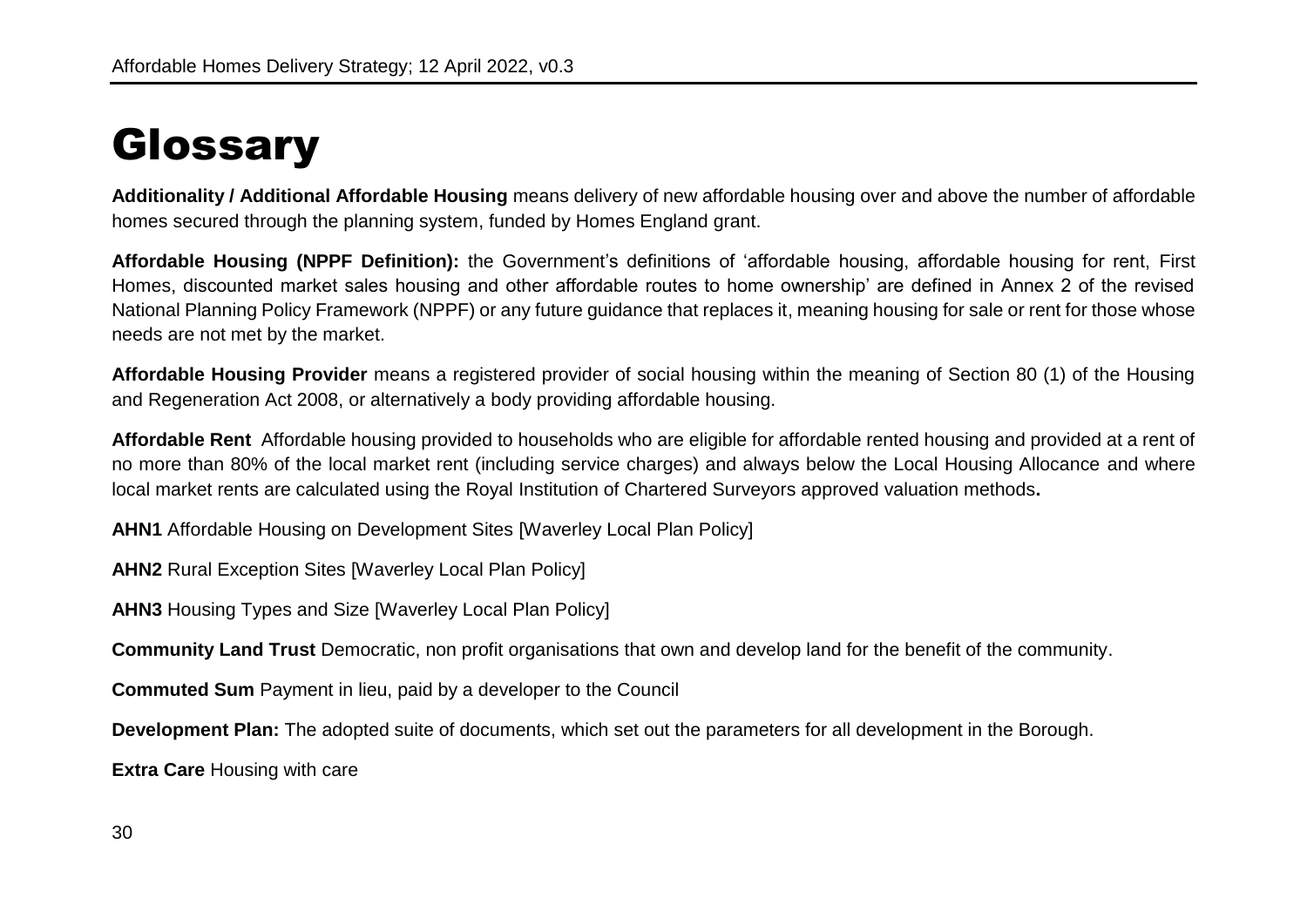**First Homes** First Homes are a specific kind of discounted market sale housing which are classed as 'affordable housing' for planning purposes. First Homes:

a) must be discounted by a minimum of 30% against the market value;

b) are sold to a person or persons meeting the First Homes eligibility criteria;

c) on their first sale, will have a restriction registered on the title at HM Land Registry to ensure this discount (as a percentage of current market value) and certain other restrictions are passed on at each subsequent title transfer; and,

d) after the discount has been applied, the first sale must be at a price no higher than £250,000 (or £420,000 in Greater London).

**[Homes England:](https://www.gov.uk/government/organisations/homes-england)** Homes England is the Government's national housing and regeneration agency for England. It provides investment for new affordable housing and to improve existing social housing, as well as for regenerating land.

**HRA** Housing Revenue Account, records expenditure and income on running a council's own housing stock.

**Waverley Borough Council Local Plan Part 1:** The new Local Plan is the overarching planning document for Waverley Borough and replaces the previous Local Plan and relevant Development Control Policies documents which were adopted in 2002. The new Local Plan sets out the planning strategy for the years up to 2032 to deliver the social, economic and environmental needs of the whole Borough, as well as looking beyond the Borough's boundaries.

**Local Housing Allowance** means the housing benefits scheme based on private market rents being paid by tenants in the broad rental market area and which do not exceed the maximum local housing allowance (or whatever benefits scheme is in place from time to time) and as set by the Valuation Office agency for the area of the Borough Council.

**Local Plan:** A plan for the future development of a local area, drawn up by the local planning authority in consultation with the community. In law, this is described as the development plan document adopted under the Planning and Compulsory Purchase Act 2004. A local plan can consist of either strategic or non-strategic policies or a combination of the two.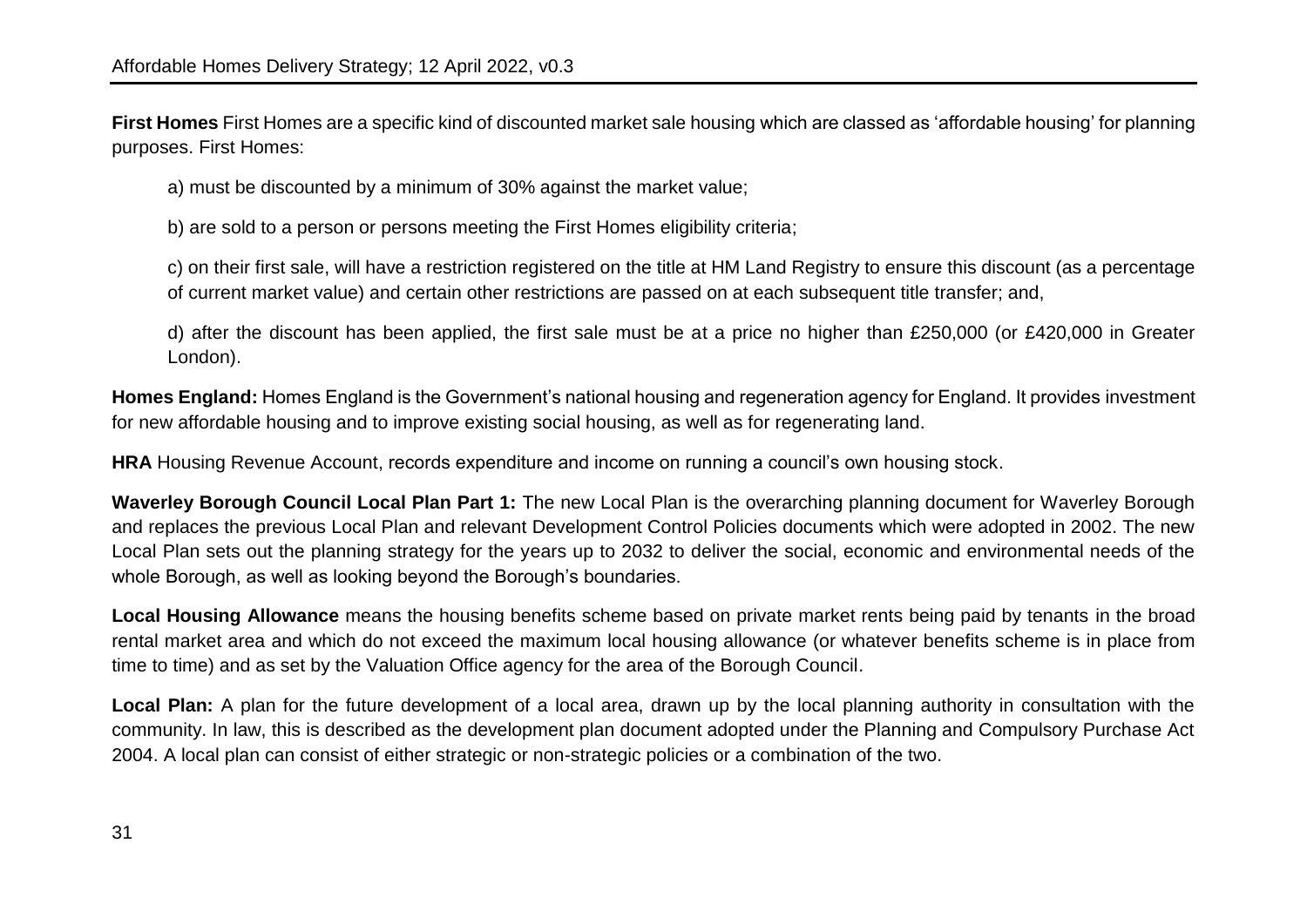**Locally Affordable Homes:** Homes which are affordable to Waverley workers or low-income households living in Waverley, according to the Council's latest evidence source.

**M4 (1)** Category 1: Visitable Dwellings, Schedule 1 to Building Regulations 2010

**M4 (1)** Category 2: Accessible and adaptable dwellings, Schedule 1 to Building Regulations 2010

**M4 (1)** Category 3: Wheelchair User Dwellings, Schedule 1 to Building Regulations 2010

**Material consideration:** A matter that should be taken into account in deciding a planning application or on an appeal against a planning decision.

**Modular Homes** building structures assembled indoors in special factories.

**National Planning Policy Framework (NPPF):** The key document, introduced in March 2012 and last updated in July 2021, setting out Government policy in relation to planning in England. The NPPF is part of the Government's reforms to make the planning system less complex, more accessible and to promote sustainable growth.

**Net Zero Carbon Homes** a home responsible for emitting net zero in greenhouse gas emissions

**Next Steps Accommodation Programme** Government funding programme

**Nomination Rights** The right of the Council to nominate applicants who meet eligibility criteria

**Passivhaus** Buildings created to rigorous energy efficient design standards so that they maintain an almost constant temperature.

**Planning Obligation:** A legal agreement entered into under section 106 of the town and Country Planning Act 1990 to mitigate the impacts of a development proposal.

**Recycled Capital Grant** an internal fund within the accounts of an affordable housing provider used to recycle grant receipts

**Rent Caps** setting overall maximum rent levels